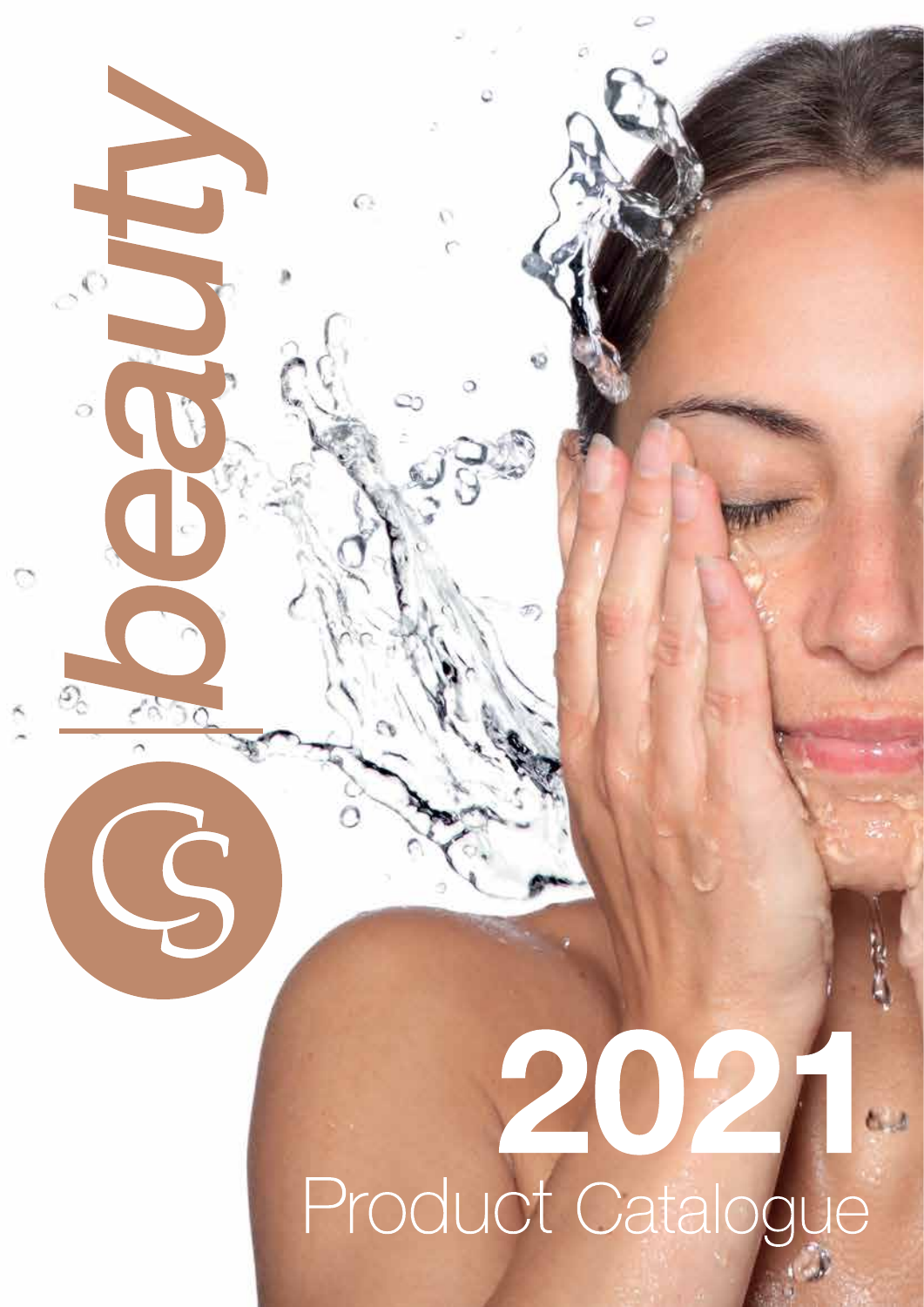

| Product:<br>Case Pack:<br>Inner Pack:<br>Outer Pack<br>ltem UPC:<br>Inner UPC:<br>Case UPC: | Code: |
|---------------------------------------------------------------------------------------------|-------|
|                                                                                             |       |
|                                                                                             |       |
|                                                                                             |       |
|                                                                                             |       |
|                                                                                             |       |
|                                                                                             |       |
|                                                                                             |       |

**S2103 ACCESSORY 6" GENTS 240**  $12$  $\cdot$  20 Item UPC: 5014749830168  $N/A$ N/A



Code: S2105 Case Pack: 240 Inner Pack: 12 Outer Pack: 20 Inner UPC: **N/A** Case UPC: **N/A** 

Product: **ACCESSORY AFRO COMB** Item UPC: 5014749830236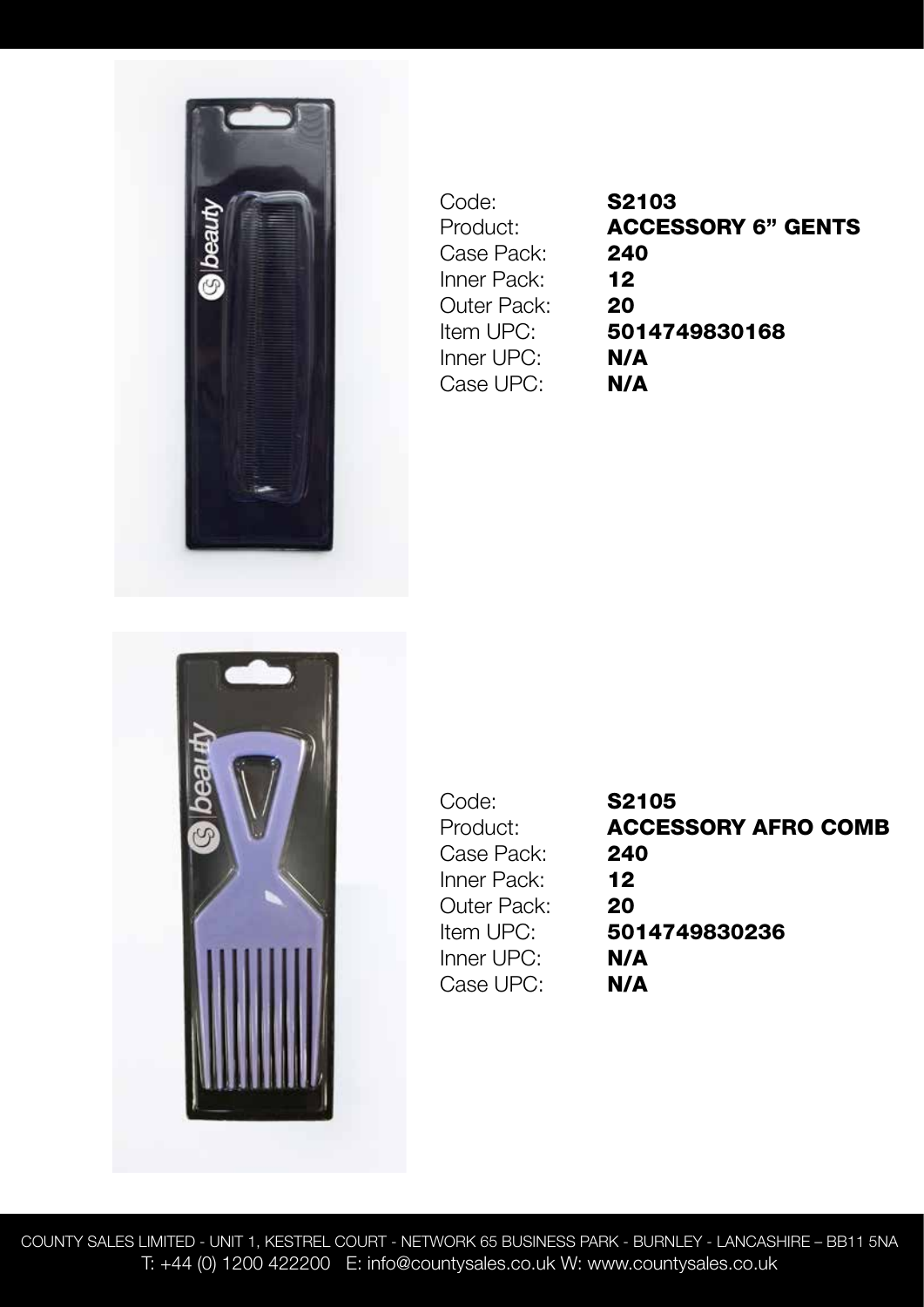

| Code:       |
|-------------|
| Product:    |
| Case Pack:  |
| Inner Pack: |
| Outer Pack: |
| ltem UPC:   |
| Inner UPC:  |
| Case UPC:   |

**S2107 ACCESSORY TAIL COMB 240**  $12$ **20** Item UPC: 5014749830304  $N/A$  $N/A$ 

| <b>Queed</b> |  |
|--------------|--|
|              |  |
|              |  |
|              |  |
|              |  |
|              |  |
|              |  |
|              |  |
|              |  |
|              |  |
|              |  |
|              |  |
|              |  |
|              |  |

Code: S2109 Case Pack: 240 Inner Pack: 12 Outer Pack: 20 Inner UPC: **N/A** Case UPC: **N/A** 

Product: **ACCESSORY NIT COMBS** Item UPC: 5014749830915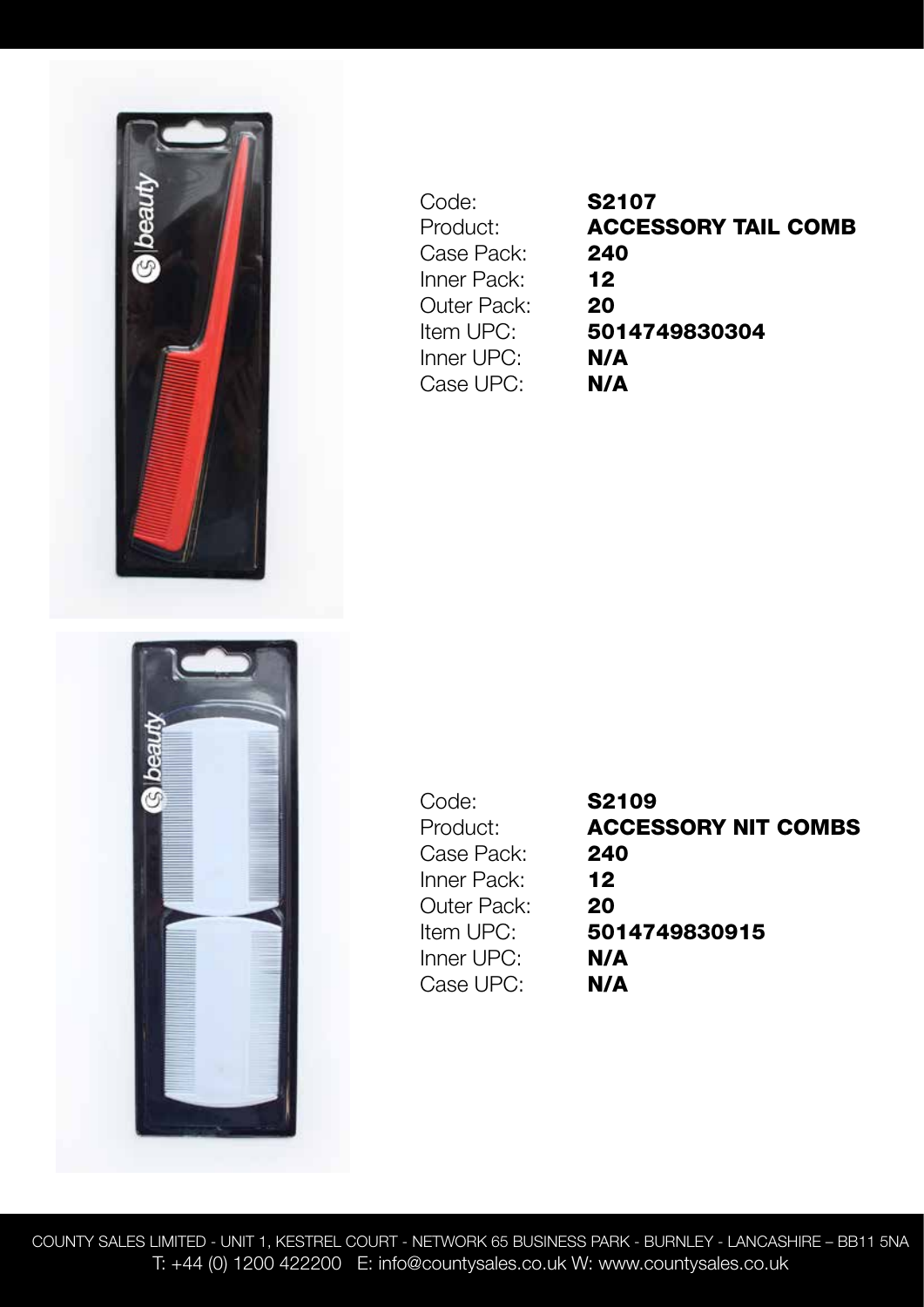

Code: **S6563** Case Pack: 60 Inner Pack: 6 Outer Pack: **10x6** 

Product: **Xtra Large Velcro Rollers** Item UPC: 5014749165635 Inner UPC: 5014749065638



Code: S2411 Case Pack: 72 Inner Pack: 6 Outer Pack: 12

Product: **BENDY ROLLERS 12'S** Item UPC: 5014749124113 Inner UPC: 5014749024116 Case UPC: 5014749024116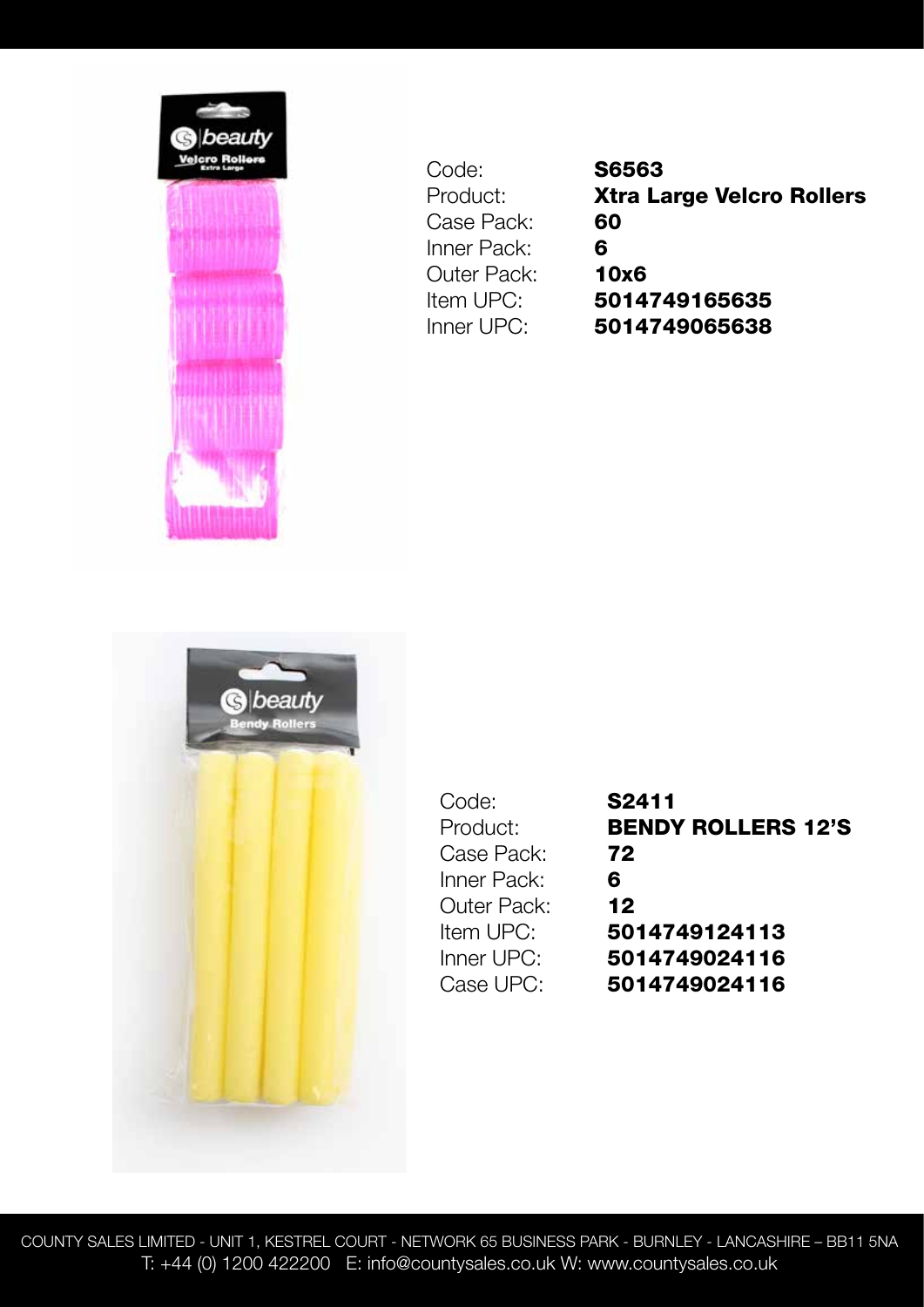

Code: S2450 Case Pack: 72 Inner Pack: 6 Outer Pack: 12 Case UPC: **N/A** 

Product: **DE-TANGLE BRUSH** Item UPC: 5014749124502 Inner UPC: 5014749024581



Code: S6562 Case Pack: **72** Inner Pack: 6 Outer Pack: **12** 

Product: **FOAM ROLLERS 6'S** Item UPC: 5014749165628 Inner UPC: 5014749065621 Case UPC: 5014749065621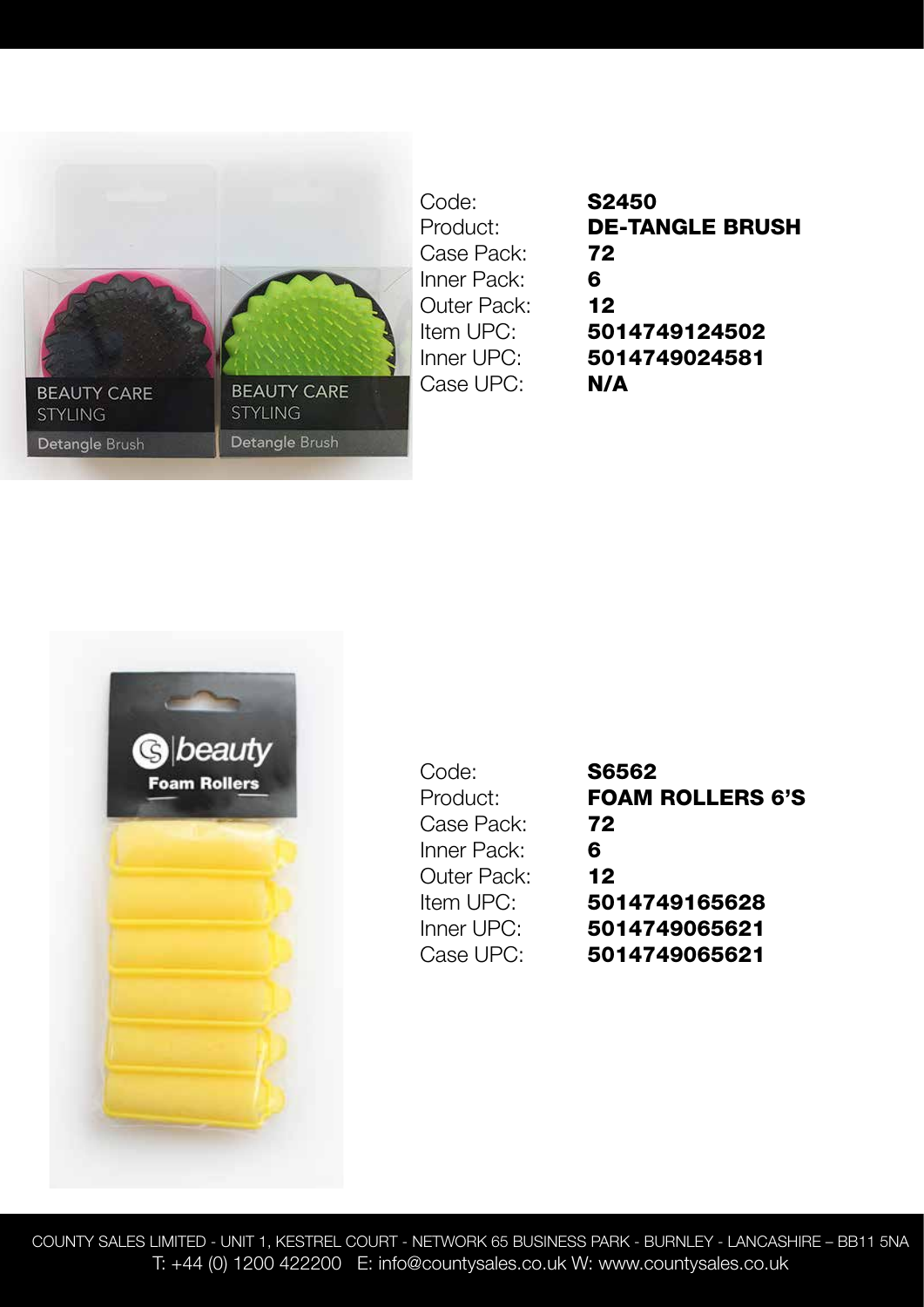

| S  |
|----|
| 7  |
| 6  |
| 1. |
| 5  |
| 5  |
| 5  |
|    |

S6559 **SMALL VELCRO 7'S 72**  $12$ Item UPC: 5014749165598 Inner UPC: 5014749065591 Case UPC: 5014749065591



Code: S8006 Product: **WIDE TOOTH COMB** Case Pack: 240 Inner Pack: 6 Outer Pack: 40 Style: **S8006** Item UPC: 5014749180065 Inner UPC: 5014749080068 Case UPC: 5014749080068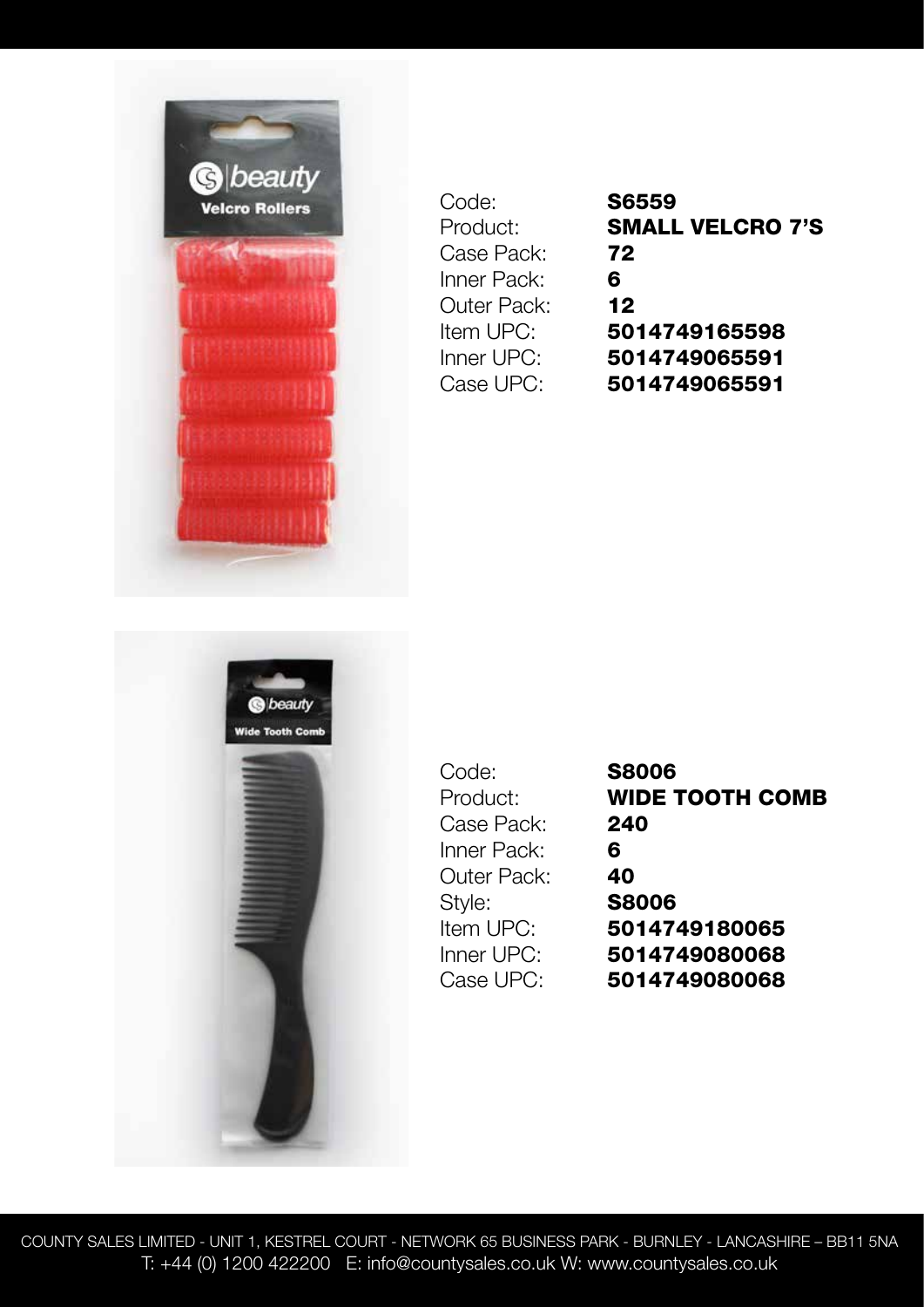



| Code:              | s |
|--------------------|---|
| Product:           | Р |
| Case Pack:         | 2 |
| Inner Pack:        | 6 |
| <b>Outer Pack:</b> | 4 |
| Item UPC:          | 5 |
| Inner UPC:         | 5 |
| Case UPC:          | 5 |
|                    |   |

S8005 POCKET COMB (2) **240** Outer Pack: 40 Item UPC: 5014749180058 Inner UPC: 5014749080051 Case UPC: 5014749080051





Product: **MEDIUM EMERY BOARD** Item UPC: 5014749180072 Inner UPC: 5014749080075 Case UPC: 5014749080075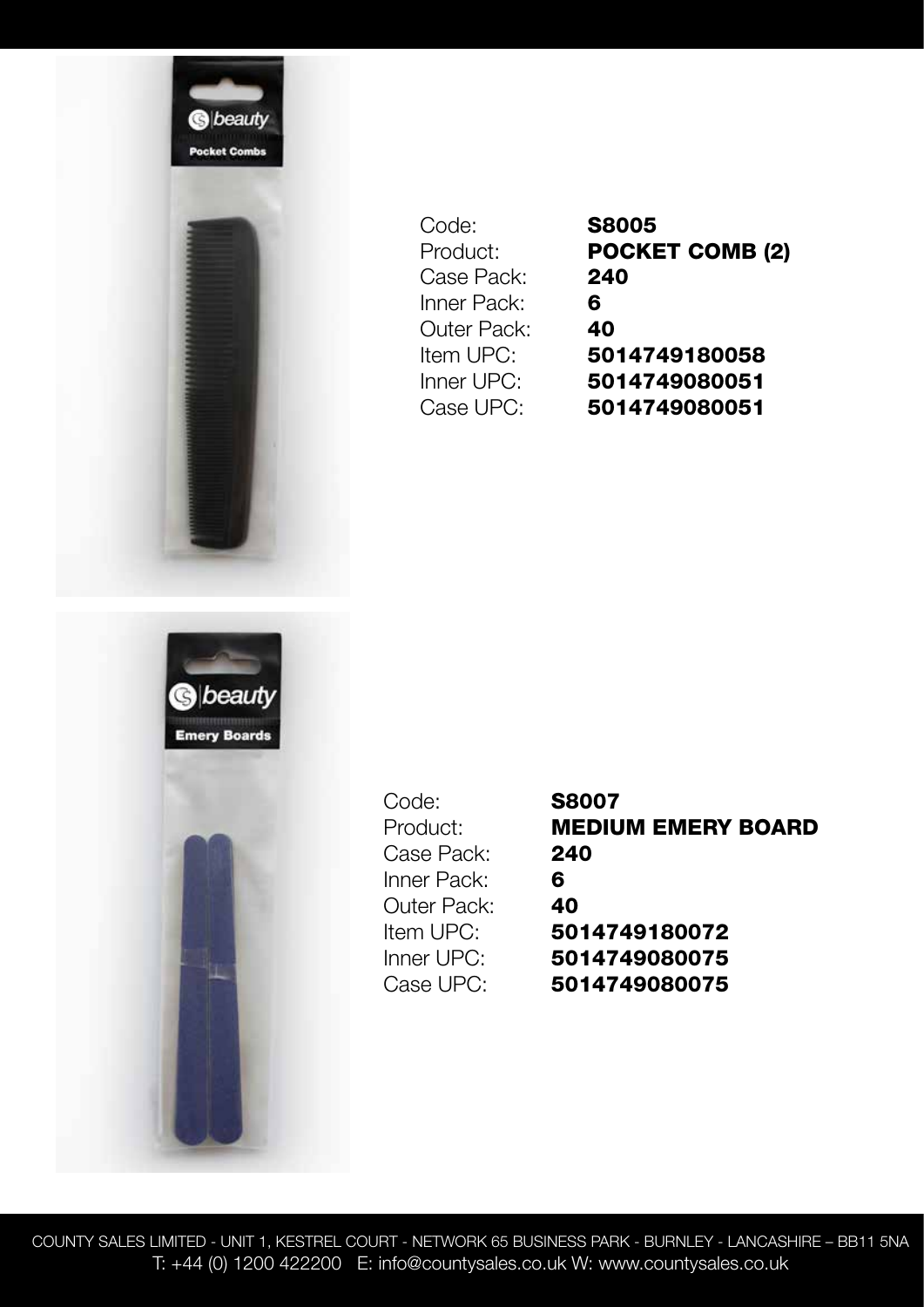

| т |
|---|
| 2 |
| 6 |
| 4 |
| 5 |
| 5 |
| 5 |
|   |

S8026 **TWEEZER 240** 40 Item UPC: 5014749180263 Inner UPC: 5014749080266 Case UPC: 5014749080266



Code: S8027 Case Pack: 240 Inner Pack: 6 Outer Pack: 40

Product: **TOE NAIL CLIPPER** Item UPC: 5014749180270 Inner UPC: 5014749080273 Case UPC: 5014749080273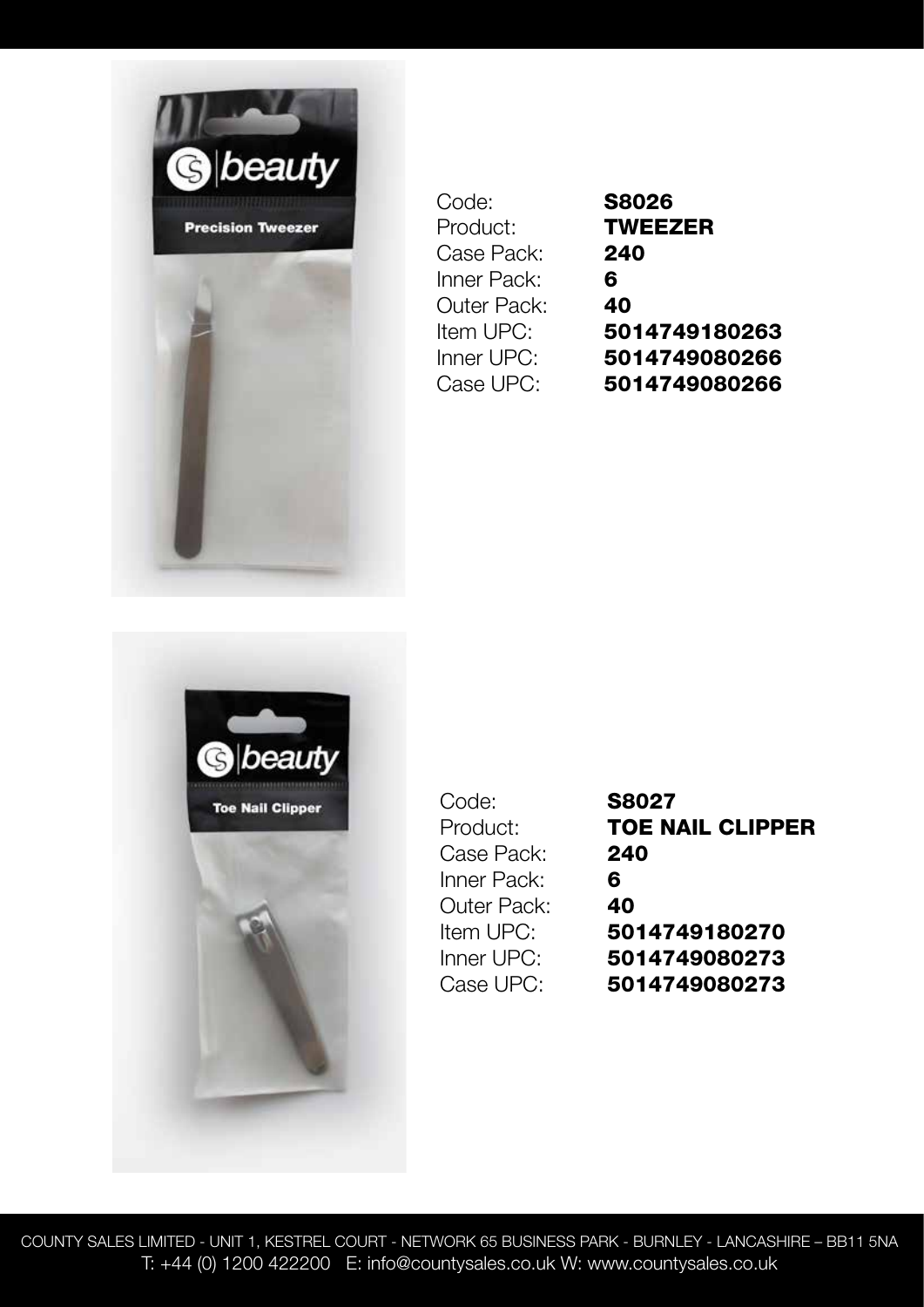

| Code:              | S |
|--------------------|---|
| Product:           | N |
| Case Pack:         | 2 |
| Inner Pack:        | 6 |
| <b>Outer Pack:</b> | 4 |
| ltem UPC:          | 5 |
| Inner UPC:         | 5 |
| Case UPC:          | 5 |

S8028 **NAIL SCISSOR 240** Outer Pack: 40 Item UPC: 5014749180287 Inner UPC: 5014749080280 Case UPC: 5014749080280



Code: S8025 Case Pack: 240 Inner Pack: 6 Outer Pack: 40

Product: **TWEEZER GOLD TIPPED** Item UPC: 5014749180256 Inner UPC: 5014749080259 Case UPC: 5014749080259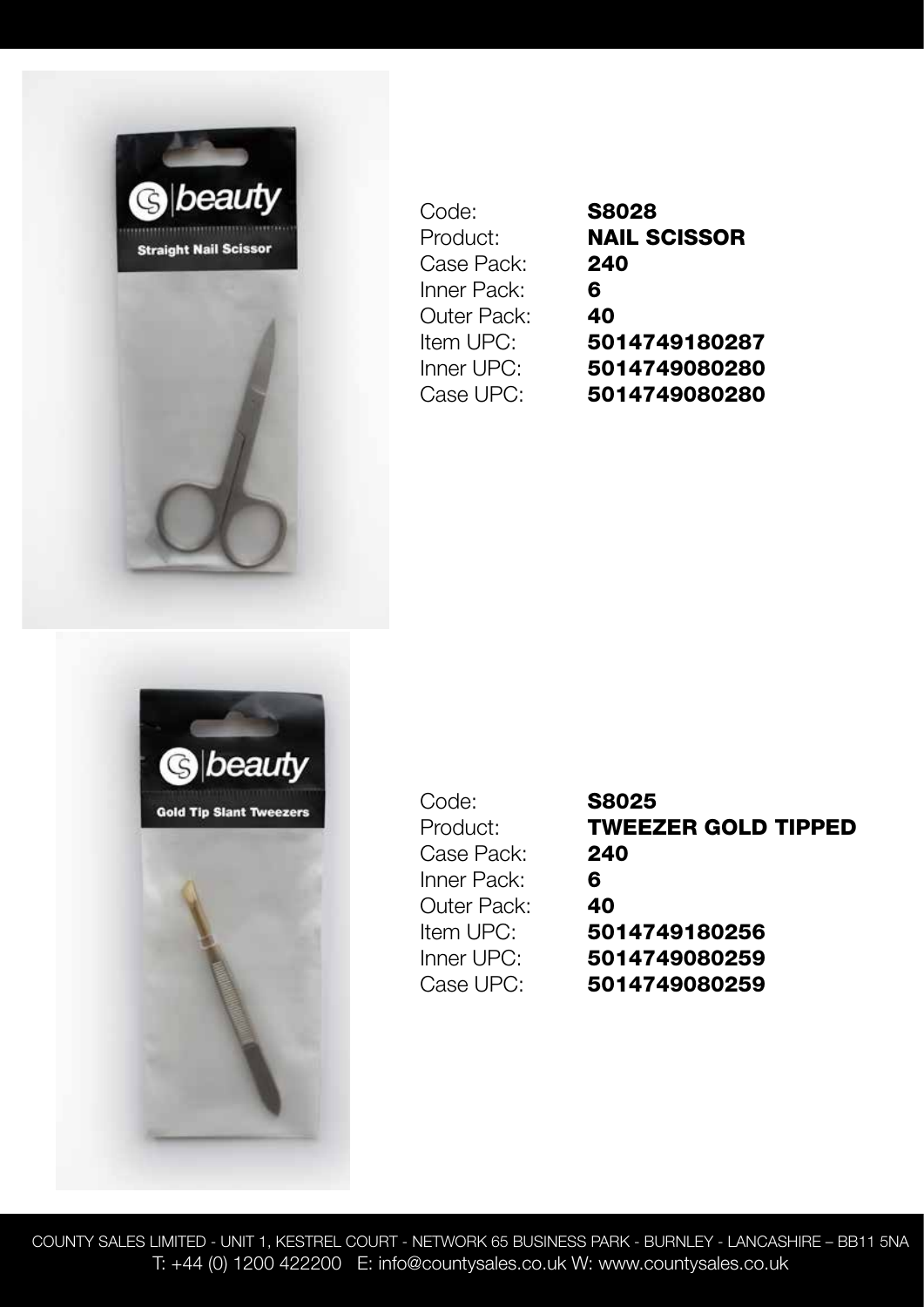

Code: S8020 Case Pack: 240 Inner Pack: 6 Outer Pack: 40

Product: **FINGER NAIL CLIPPERS** Item UPC: 5014749180201 Inner UPC: 5014749080204 Case UPC: 5014749080204



Code: S8053 Case Pack: 240 Inner Pack: 6 Outer Pack: 40

Product: **PUMICE STONE** Item UPC: 5014749180539 Inner UPC: 5014749080532 Case UPC: 5014749080532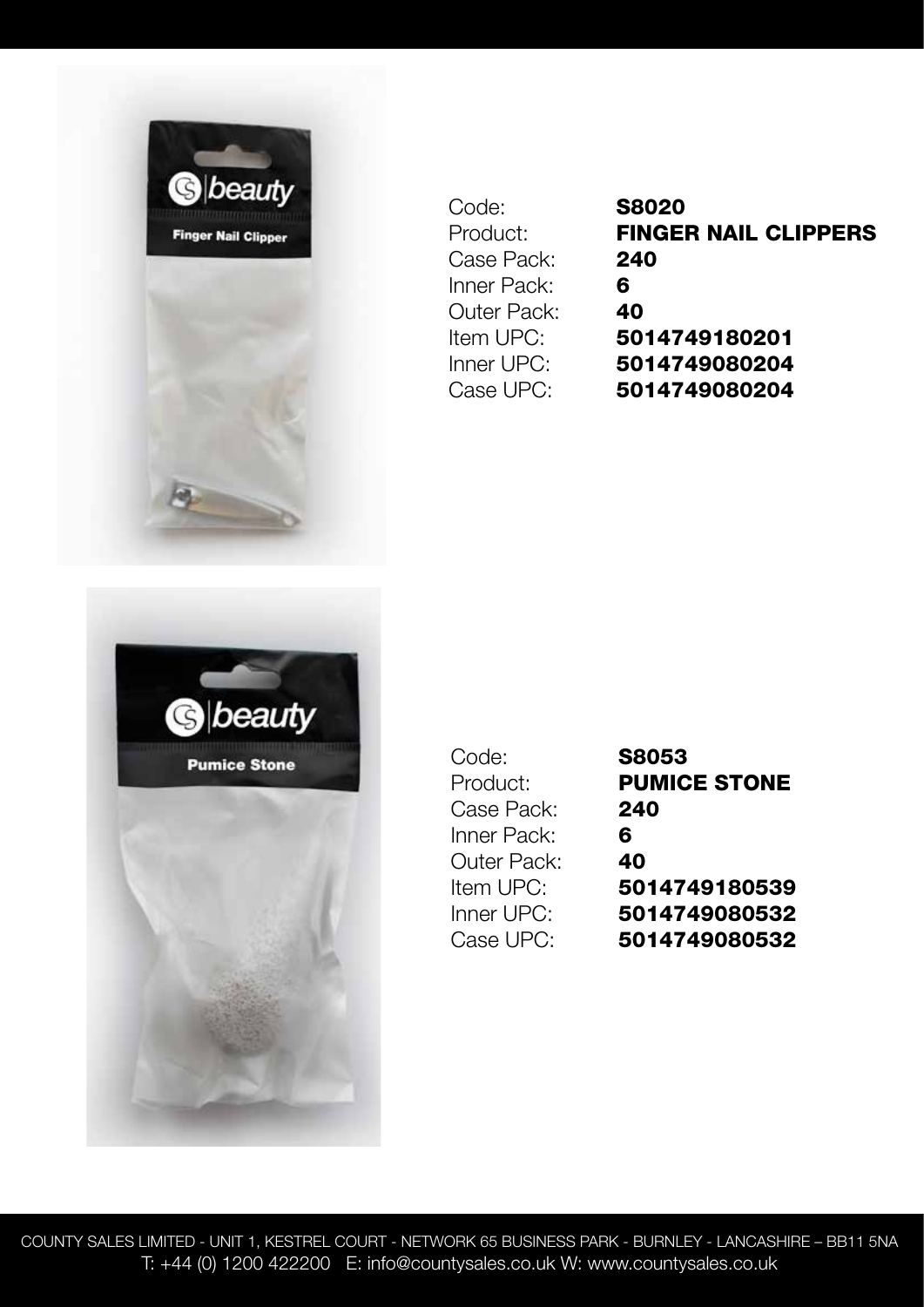

| р |
|---|
| 2 |
| 6 |
| 4 |
| 5 |
| 5 |
| 5 |
|   |

S8035 **PROF EMERY BOARDS 240** Outer Pack: 40 Item UPC: 5014749180355 Inner UPC: 5014749080358 Case UPC: 5014749080358



Case Pack: 300 Inner Pack: 12 Outer Pack: 25 Inner UPC: TBC Case UPC: **N/A** 

Code: S9360 Product: **CO-33 ALICE BAND 3'S** Item UPC: 5051323330003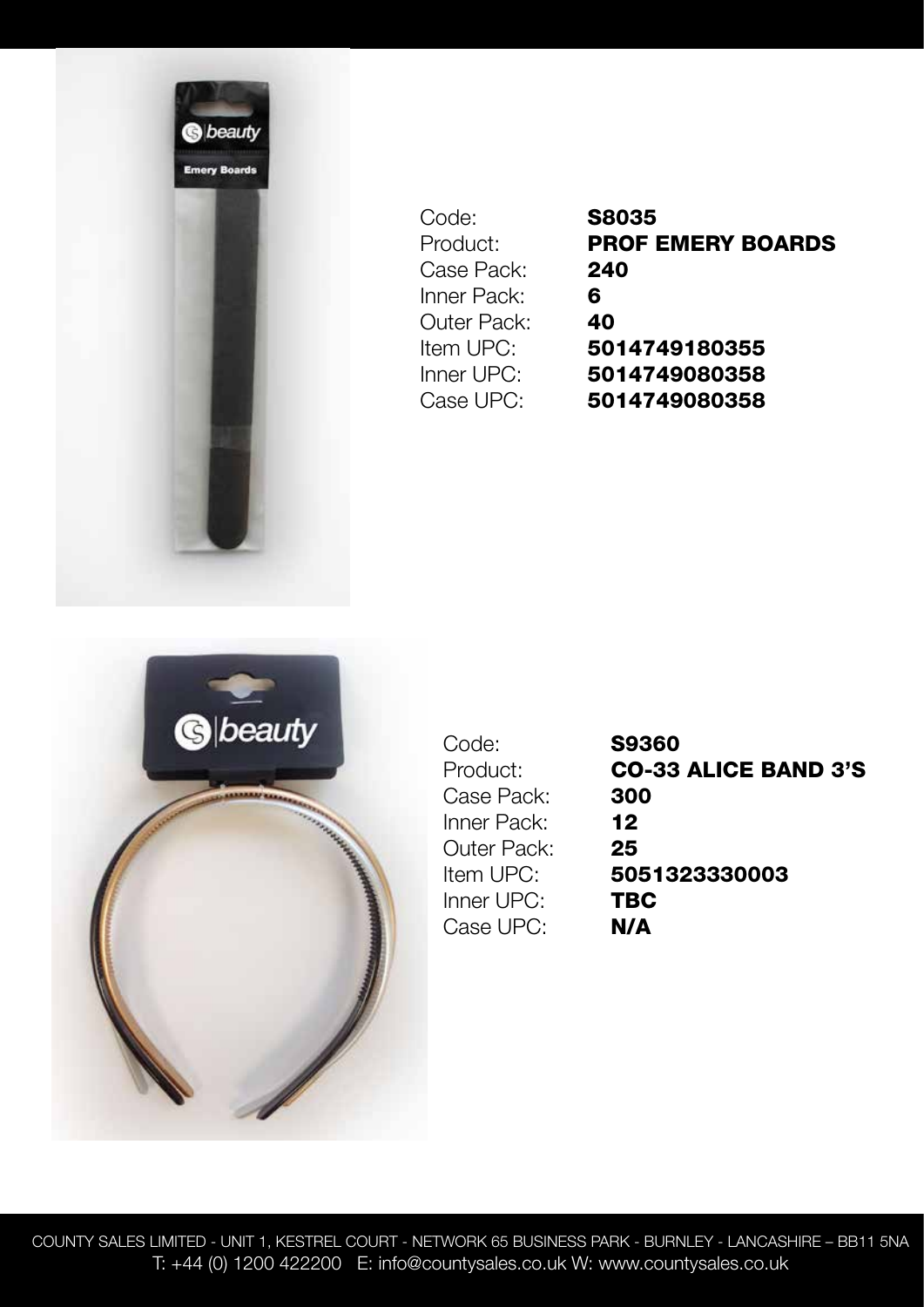

| Code:              |    |
|--------------------|----|
| Product:           | F  |
| Case Pack:         | 1. |
| Inner Pack:        | 6  |
| <b>Outer Pack:</b> | 2  |
| Item UPC:          | 5  |
| Inner UPC:         | 5  |
| Case UPC:          | 5  |
|                    |    |

Code: S8070 **ECONOMY VENT BRUSH** Case Pack: 144  $24$ Item UPC: 5014749180706 Inner UPC: 5014749980702 Case UPC: 5014749980702



Code: S8071 Product: **ECONOMY CUSHION BRUSH** Case Pack: 144 Inner Pack: 6 Outer Pack: 24 Item UPC: 5014749180713 Inner UPC: 5014749980719 Case UPC: 5014749980719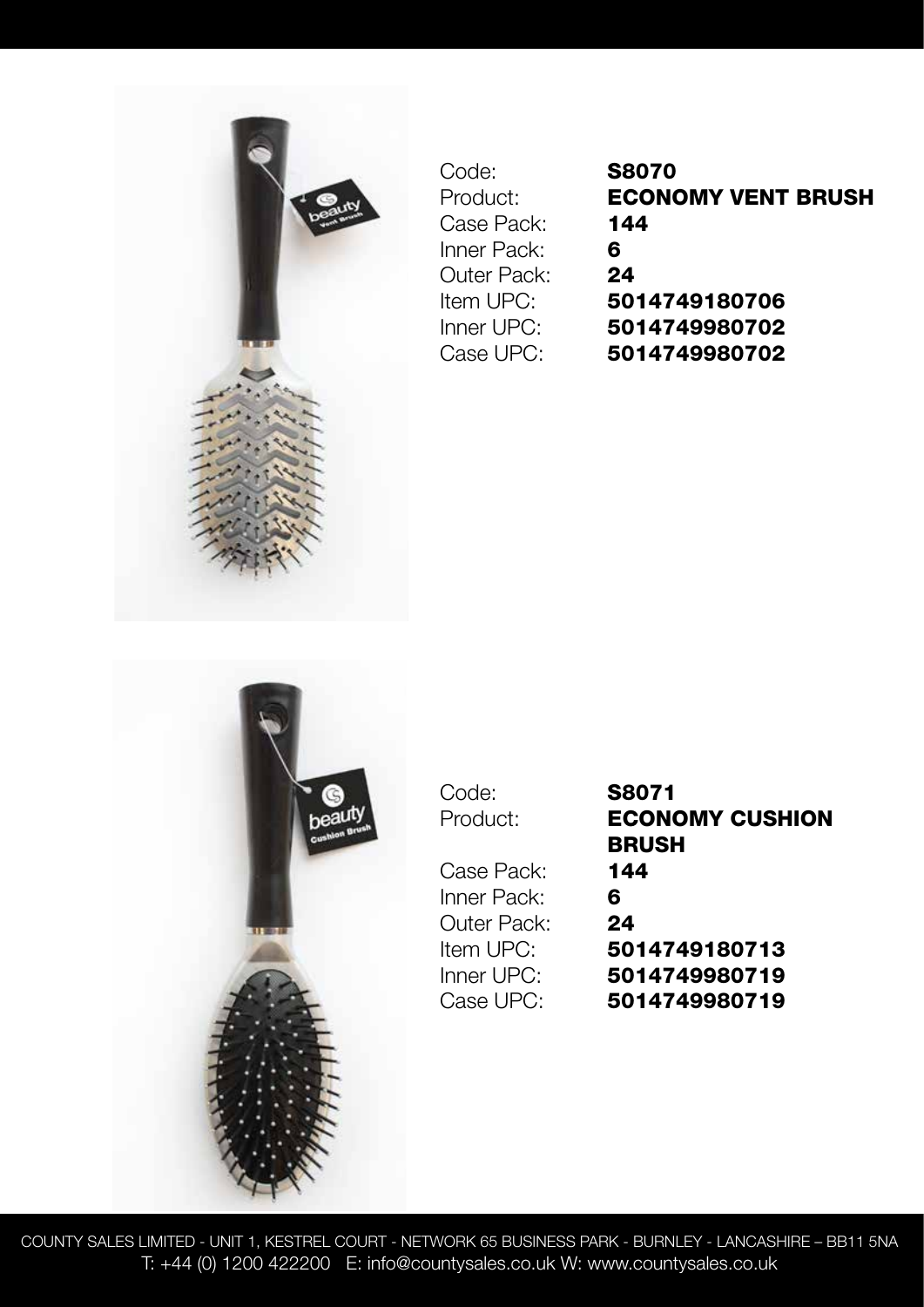

**S** beauty **ECO FRIENDLY Detangle Brush** Made from not

Ķ

| Code:              | <b>S8072</b> |
|--------------------|--------------|
| Product:           | <b>ECON</b>  |
|                    |              |
| Case Pack:         | 144          |
| Inner Pack:        | 6            |
| <b>Outer Pack:</b> | 24           |
| Item UPC:          | 50147        |
| Inner UPC:         | 50147        |
| Case UPC:          | 50147        |
|                    |              |

| Code:              | <b>S8072</b>                |
|--------------------|-----------------------------|
| Product:           | <b>ECONOMY RADIAL BRUSH</b> |
| Case Pack:         | 144                         |
| Inner Pack:        | 6                           |
| <b>Outer Pack:</b> | 24                          |
| Item UPC:          | 5014749180720               |
| Inner UPC:         | 5014749980726               |
| Case UPC:          | 5014749980726               |
|                    |                             |

Code: S2197 Case Pack: 72 Inner Pack: 6 Outer Pack: **12 X 6** 

Product: **ECO DETANGLE BRUSH** Item UPC: 5014749121976 Inner UPC: 5014749021979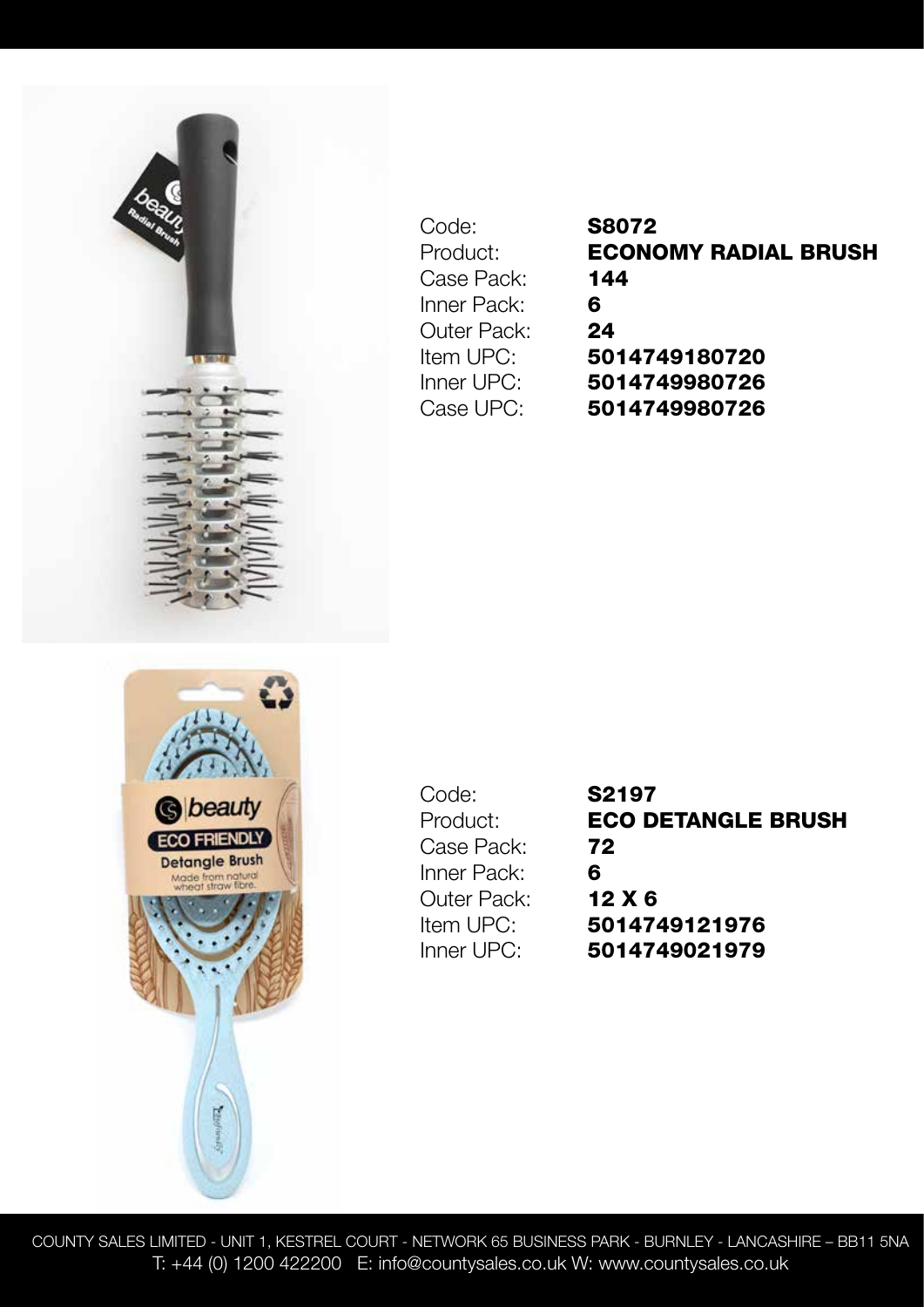

| Code:              | S9 |
|--------------------|----|
| Product:           | CC |
| Case Pack:         | 30 |
| Inner Pack:        | 12 |
| <b>Outer Pack:</b> | 25 |
| Item UPC:          | 50 |
| Inner UPC:         | TВ |
| Case UPC:          | N/ |
|                    |    |

S9380 CO-24 CLAMP 300  $12$ 5051323240005 TBC:  $N/A$ 



Case Pack: 600 Inner Pack: 12 Outer Pack: 50 Inner UPC: TBC

Code: **S2149** Product: **1040 ELASTICS 24'S**  BLACK Item UPC: 5032355104008 Case UPC: 5014749910402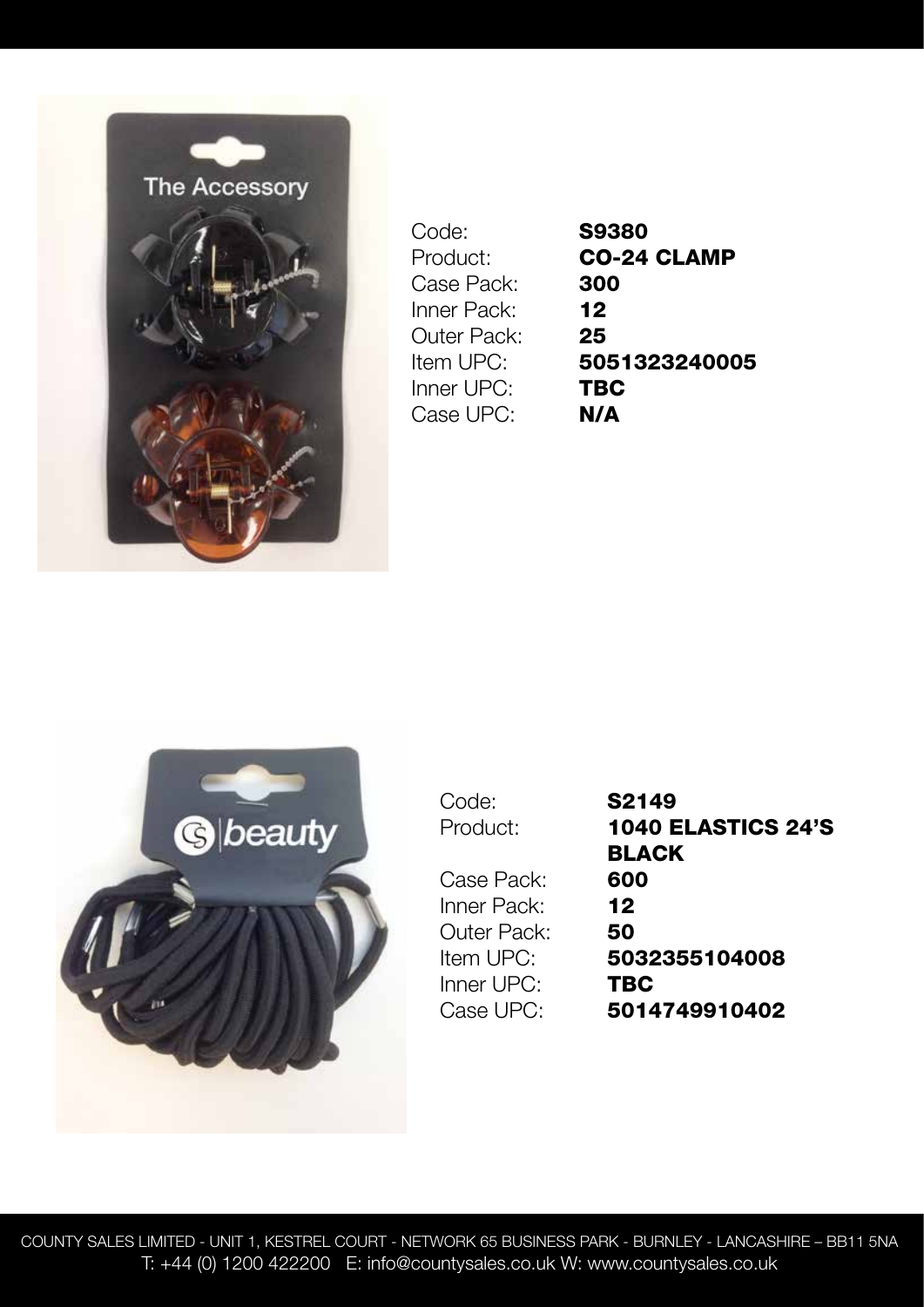

Code: S1000 Case Pack: 300 Inner Pack: 12 Outer Pack: 25 Inner UPC: TBC

Product: **THIN FASHION**  ELASTICS 40's Item UPC: 5014749110000 Case UPC: N/A



Case Pack: 600 Inner Pack: 12 Outer Pack: 50 Inner UPC: TBC Case UPC: **N/A** 

Code: S9401 Product: **CO-52 ELASTICS 24'S**  ASSORTED Item UPC: 5051323520008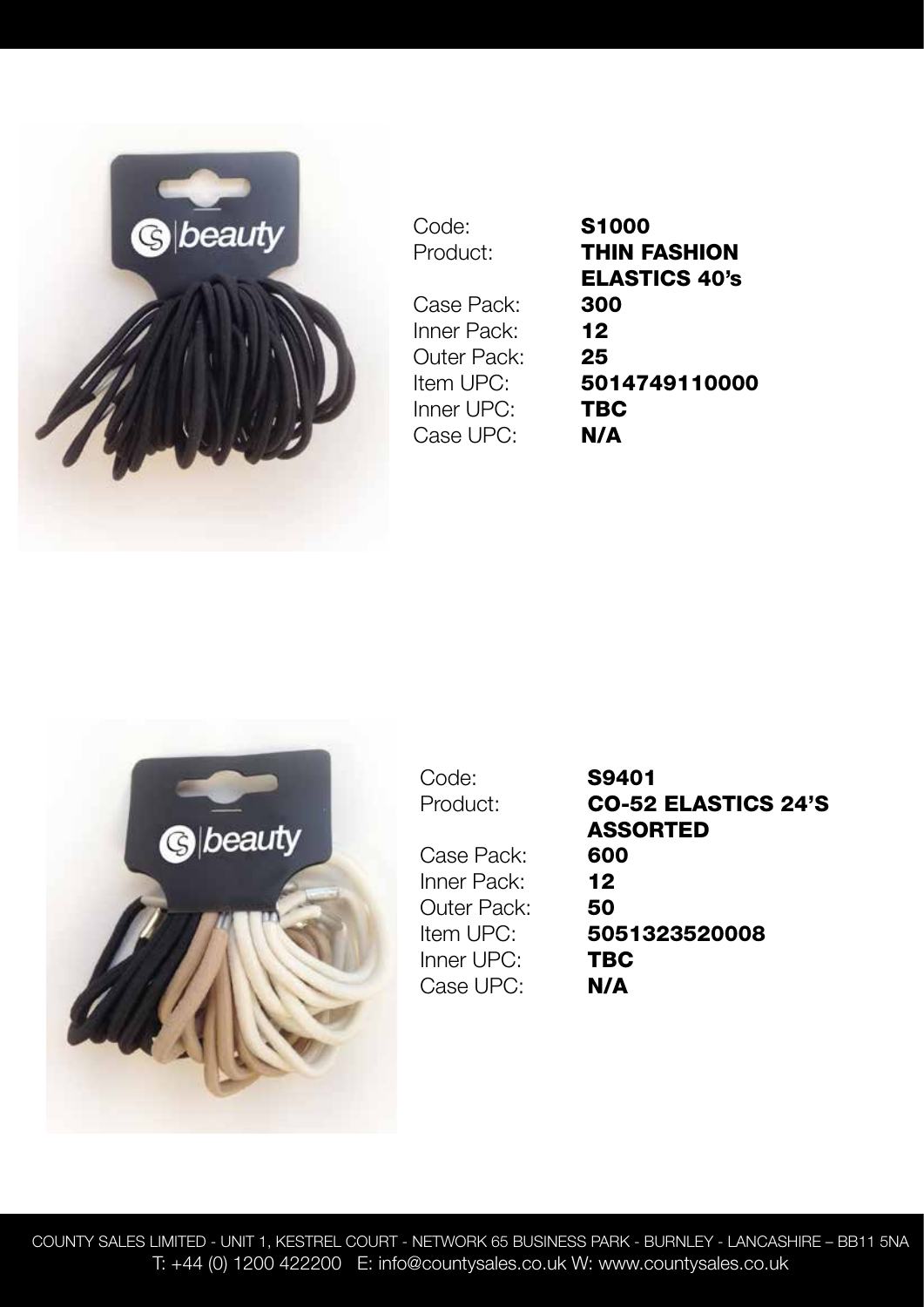The Accessory



Case Pack: 600 Inner Pack: 12 Outer Pack: 50 Inner UPC: TBC Case UPC: **N/A** 

Code: **S9363** Product: **CO-03 BLACK HAIR GRIPS** Item UPC: 5051323030002

Code: **S9364** Case Pack: 600 Inner Pack: 12 Outer Pack: 50 Inner UPC: TBC Case UPC: **N/A** 

Product: **CO-04 BROWN HAIRGRIP** Item UPC: 5051323040001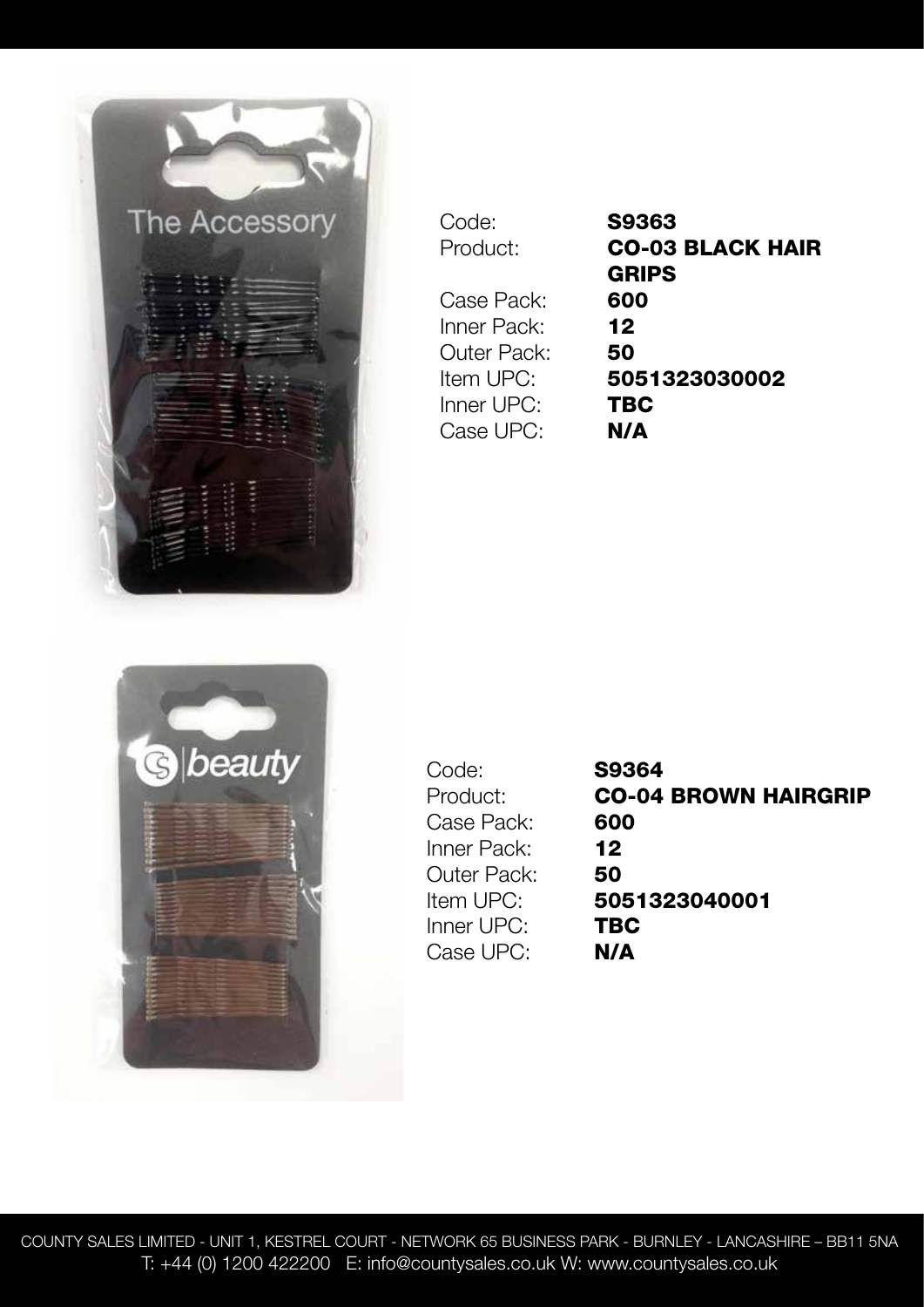

| Code:       |
|-------------|
| Product:    |
| Case Pack:  |
| Inner Pack: |
| Outer Pack: |
| ltem UPC:   |
| Inner UPC:  |
| Case UPC:   |

S9356 CO-26 CLAMP 300  $12$ **25** 5051323260003 TBC Case UPC: 5014749999261



Code: S9378 Case Pack: 300 Inner Pack: 12 Outer Pack: 50 Inner UPC: TBC Case UPC: **N/A** 

Product: **CO-21 CLAMP** Item UPC: 5051323210008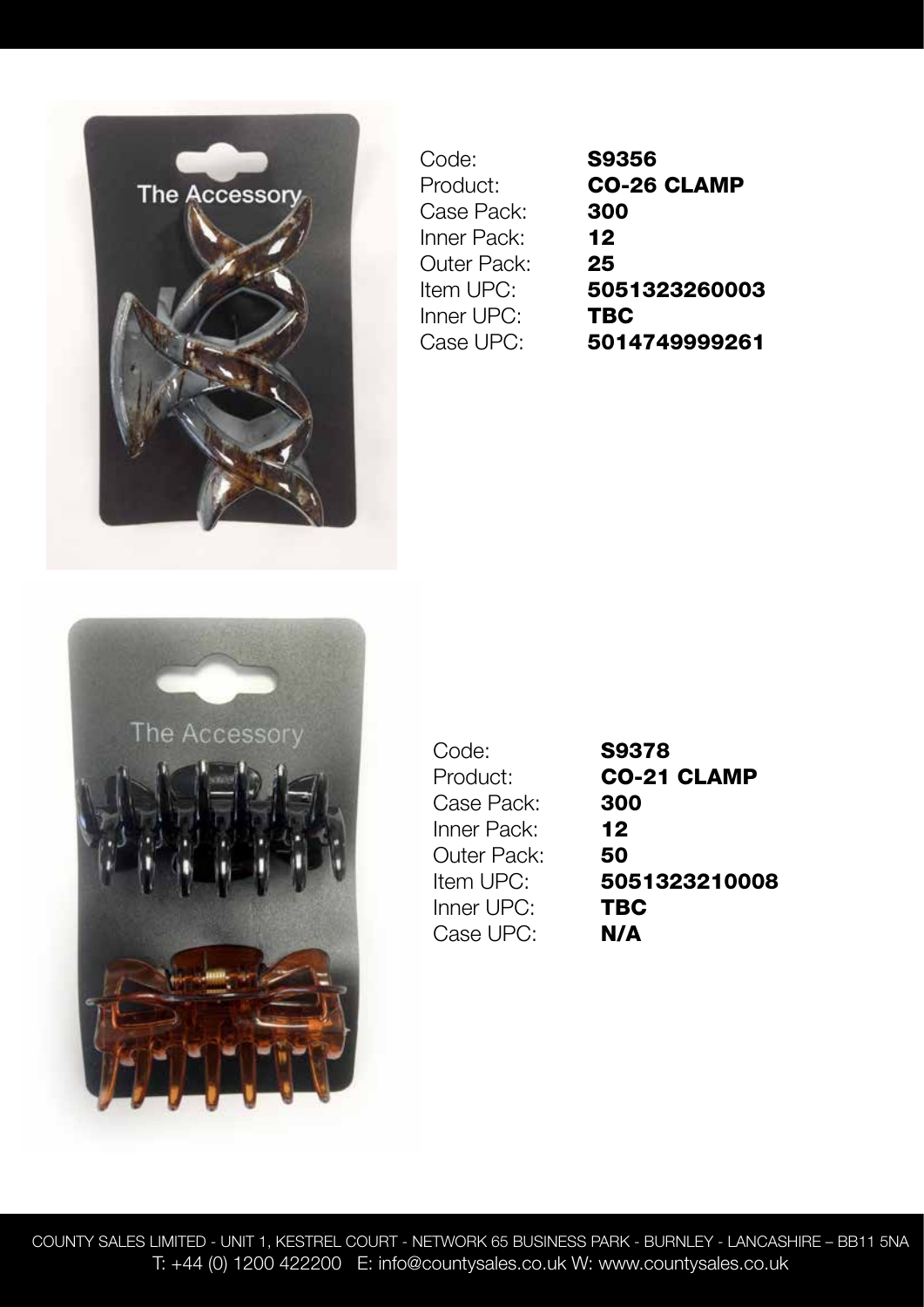

| Code:       |
|-------------|
| Product:    |
| Case Pack:  |
| Inner Pack: |
| Outer Pack  |
| ltem UPC:   |
| Inner UPC:  |
| Case UPC:   |
|             |

S9350 CO-01 SLEEPY 600  $12$  $\therefore$  50 5051323010004 TBC: Case UPC: 5014749999018



Code: S1004 Case Pack: 300 Inner Pack: 6 Outer Pack: 50 Inner UPC: TBC

Product: **DIAMANTE SCRUNCH** Item UPC: 5014749110048 Case UPC: 5014749010041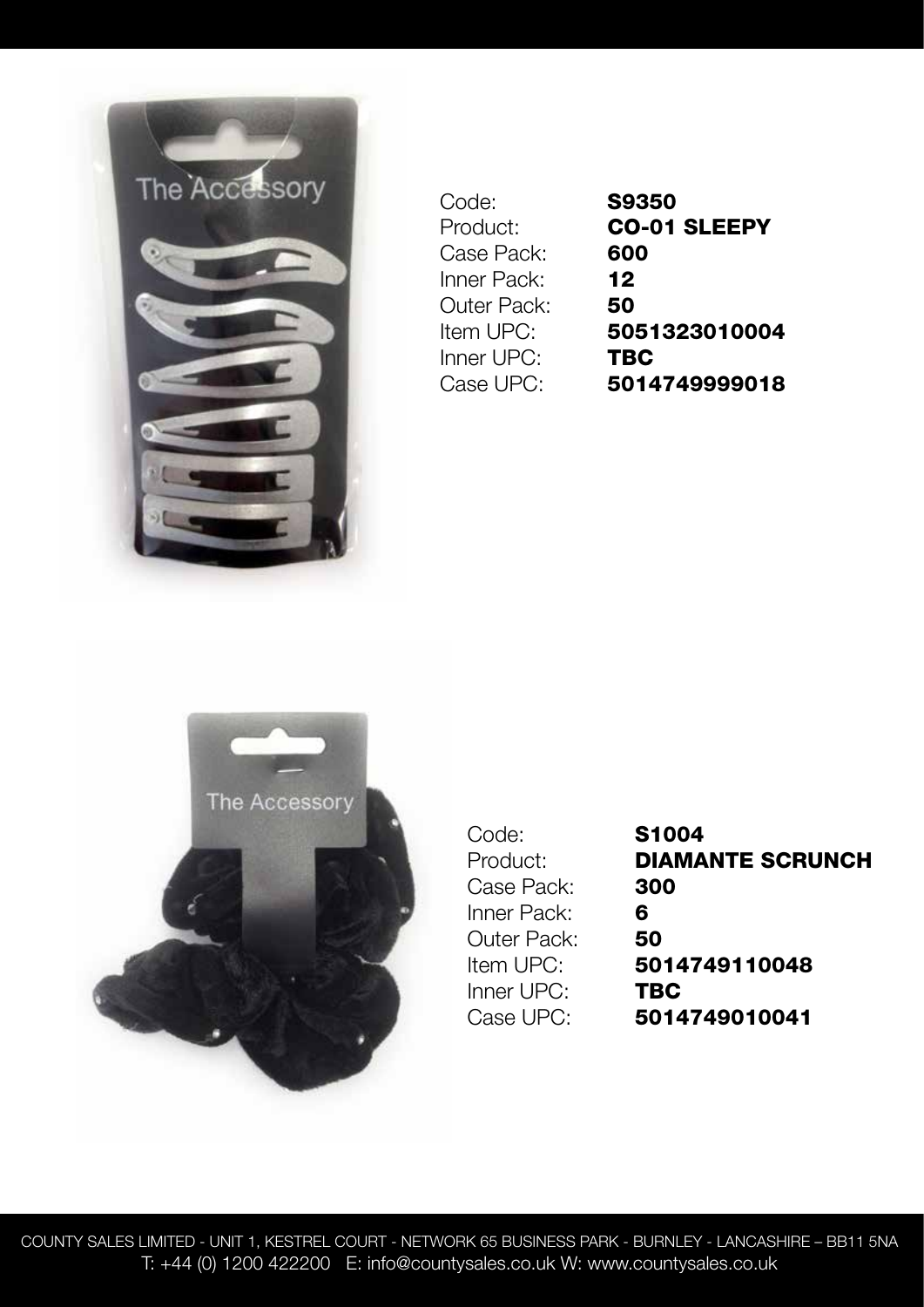

| Р |
|---|
| 6 |
| 6 |
| 1 |
| 5 |
|   |
|   |

S8091 Pedi-Ball 60 10x6 Item UPC: 5014749180911 Inner UPC: 5014749080914



| Code:              | <b>S8550</b>       |
|--------------------|--------------------|
| Product:           | <b>TINTING SET</b> |
| Case Pack:         | 72                 |
| Inner Pack:        | 6                  |
| <b>Outer Pack:</b> | 12                 |
| Item UPC:          | 5014749185503      |
| Inner UPC:         | N/A                |
| Case UPC:          | N/A                |
|                    |                    |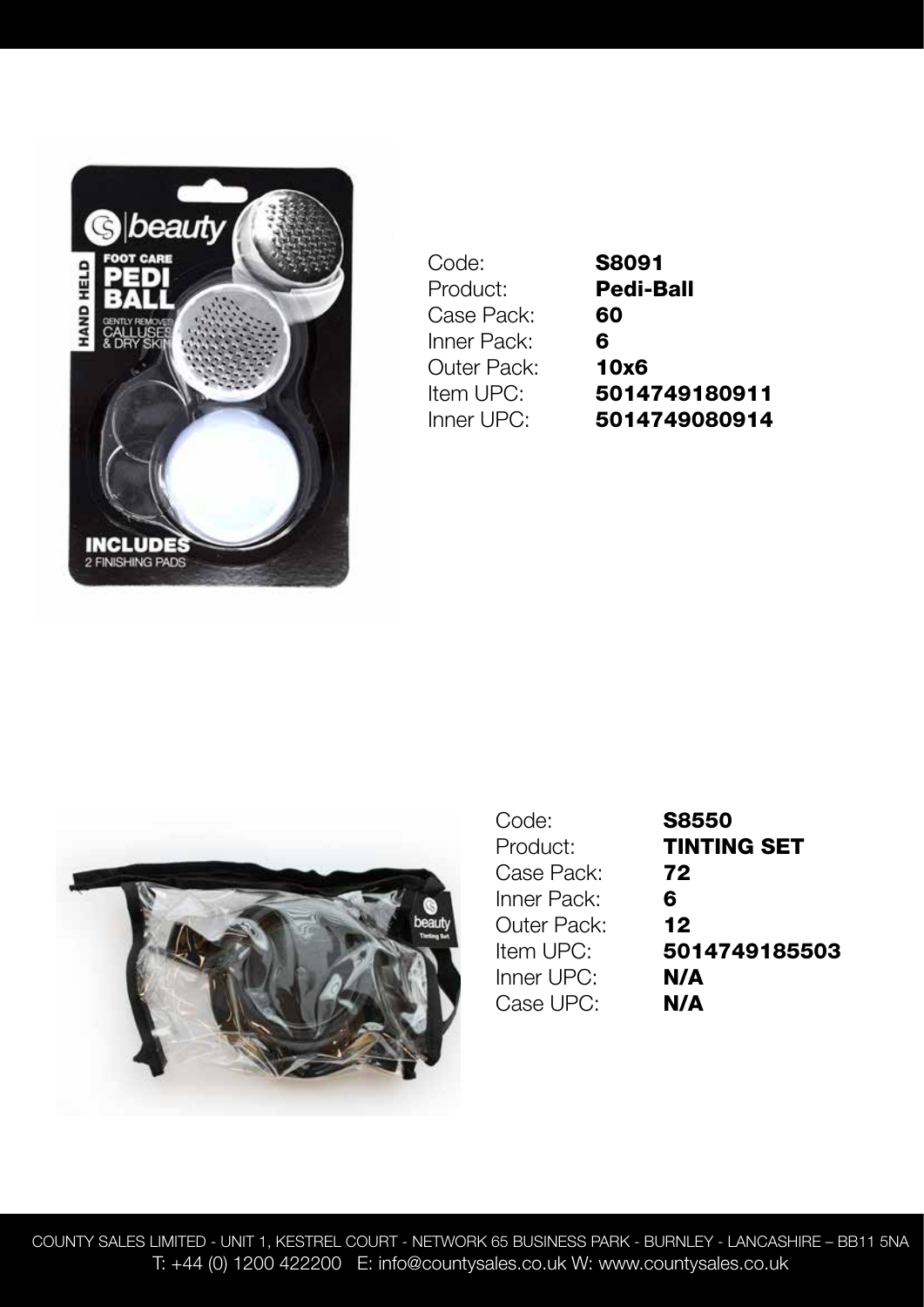

| Code:       |
|-------------|
| Product:    |
| Case Pack:  |
| Inner Pack: |
| Outer Pack: |
| ltem UPC:   |
| Inner UPC:  |
| Case UPC:   |

S2048 **GEL EYE MASK** 144  $12$  $12$ Item UPC: 5014749120481 TBC: TBC



Code: **S903** Case Pack: **144** Inner Pack: 12 Outer Pack: 12

Product: 6PC TRAVEL BOTTLE SET Item UPC: 5014749019037 Inner UPC: 5014749009038 Case UPC: 5014749009038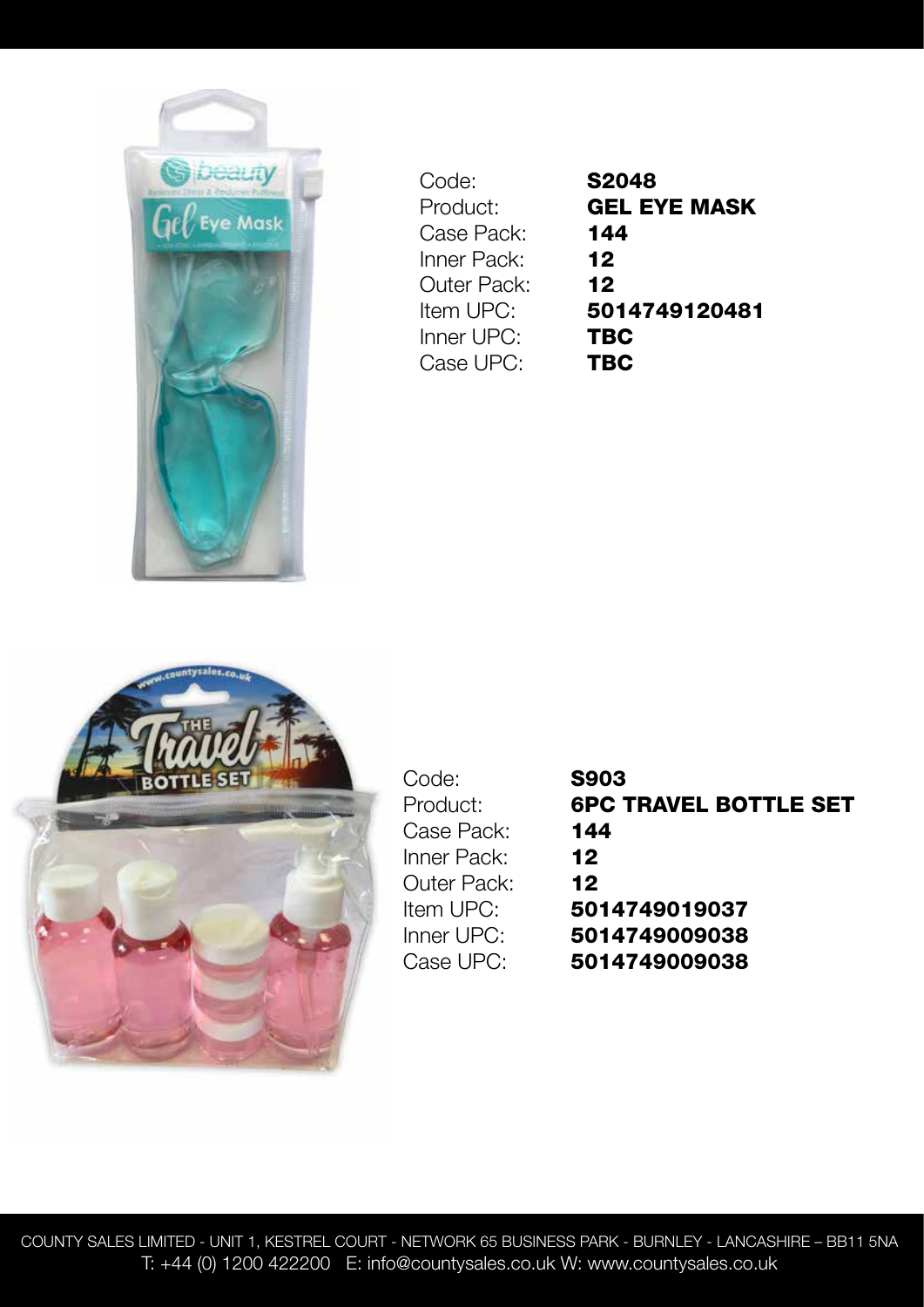



Code: **S2049** Case Pack: 300 Inner Pack: 6 Outer Pack: 50 Inner UPC: TBC Case UPC: TBC

Product: **AQUA PEAS** Item UPC: 5014749120498



Code: S8056 Case Pack: 144 Inner Pack: 12 Outer Pack: **12 X 12** 

Product: **25 COSMETIC SPONGES** Item UPC: 5014749180560 Inner UPC: 5014749080563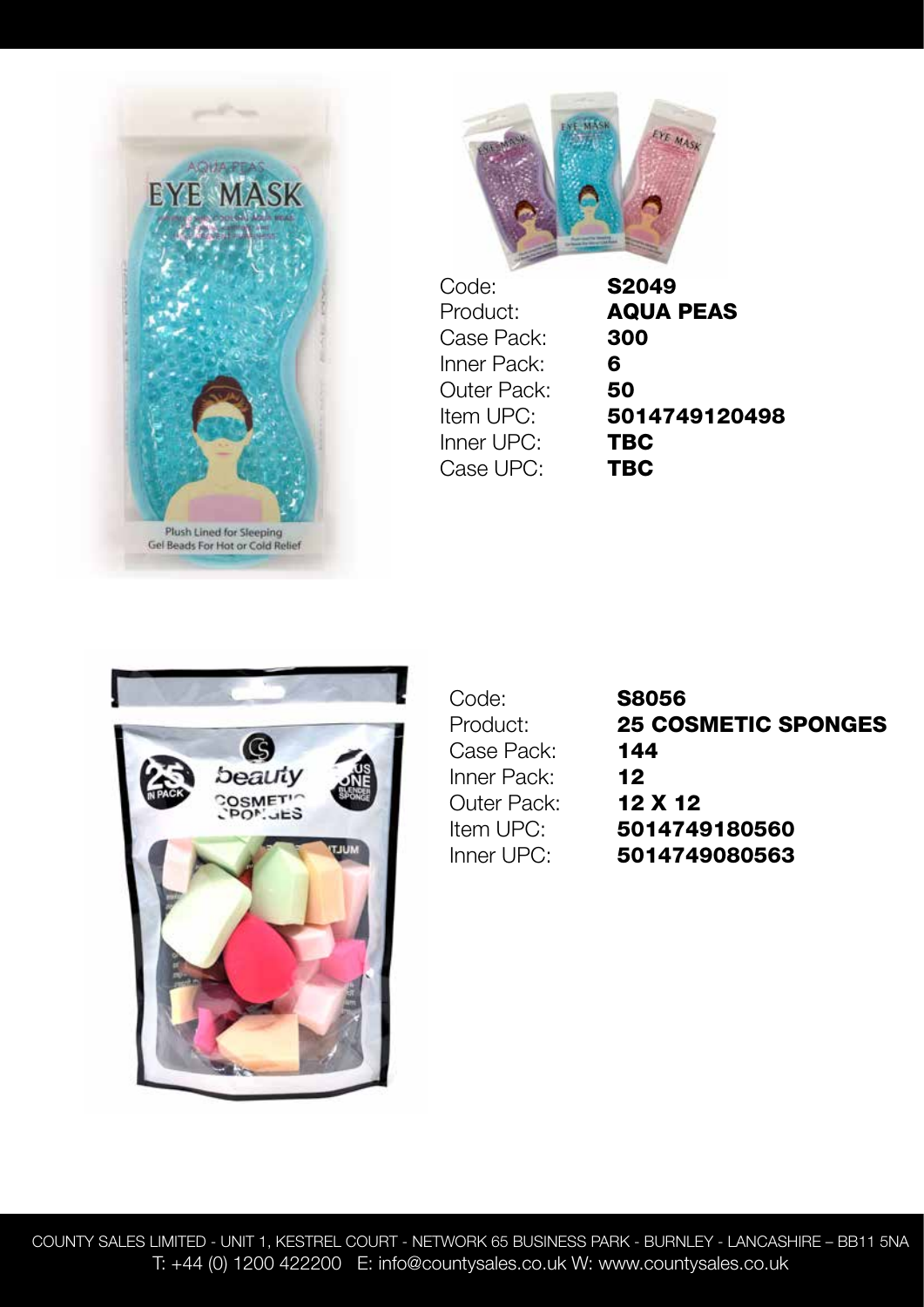

| Code:       |   |
|-------------|---|
| Product:    |   |
| Case Pack:  |   |
| Inner Pack: | 6 |
| Outer Pack: | т |
| Item UPC:   | 5 |
| Inner UPC:  | т |
| Case UPC:   |   |
|             |   |

S8082 **MANICURE SET** 48<br>6 TBC Item UPC: 5014749180829 TBC: TBC:



Code: **S4149** Product: **EXFOLIATING GLOVE** Case Pack: 144 Inner Pack: 12 Outer Pack: 12 Item UPC: 5014749141493 Inner UPC: 5014749041496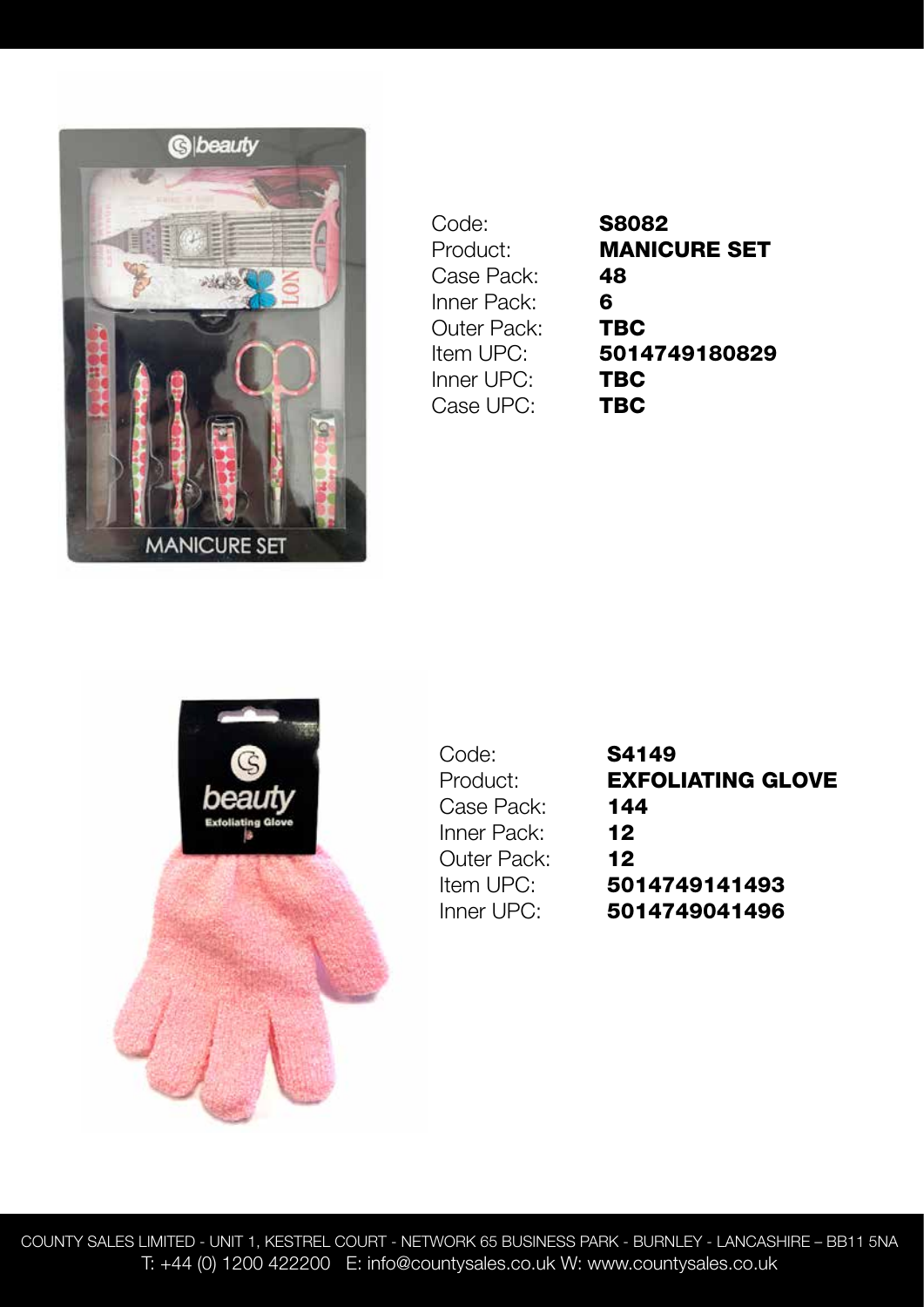

Code: S8083 Case Pack: 96 Inner Pack: 24 Outer Pack: TBC Inner UPC: TBC

Product: MANICURE SET Item UPC: 5014749180836





Code: **S908** Product: Poncho Case Pack: 300 Inner Pack: 6 Outer Pack: 50x6

Item UPC: 5014749109080 Inner UPC: 5014749029081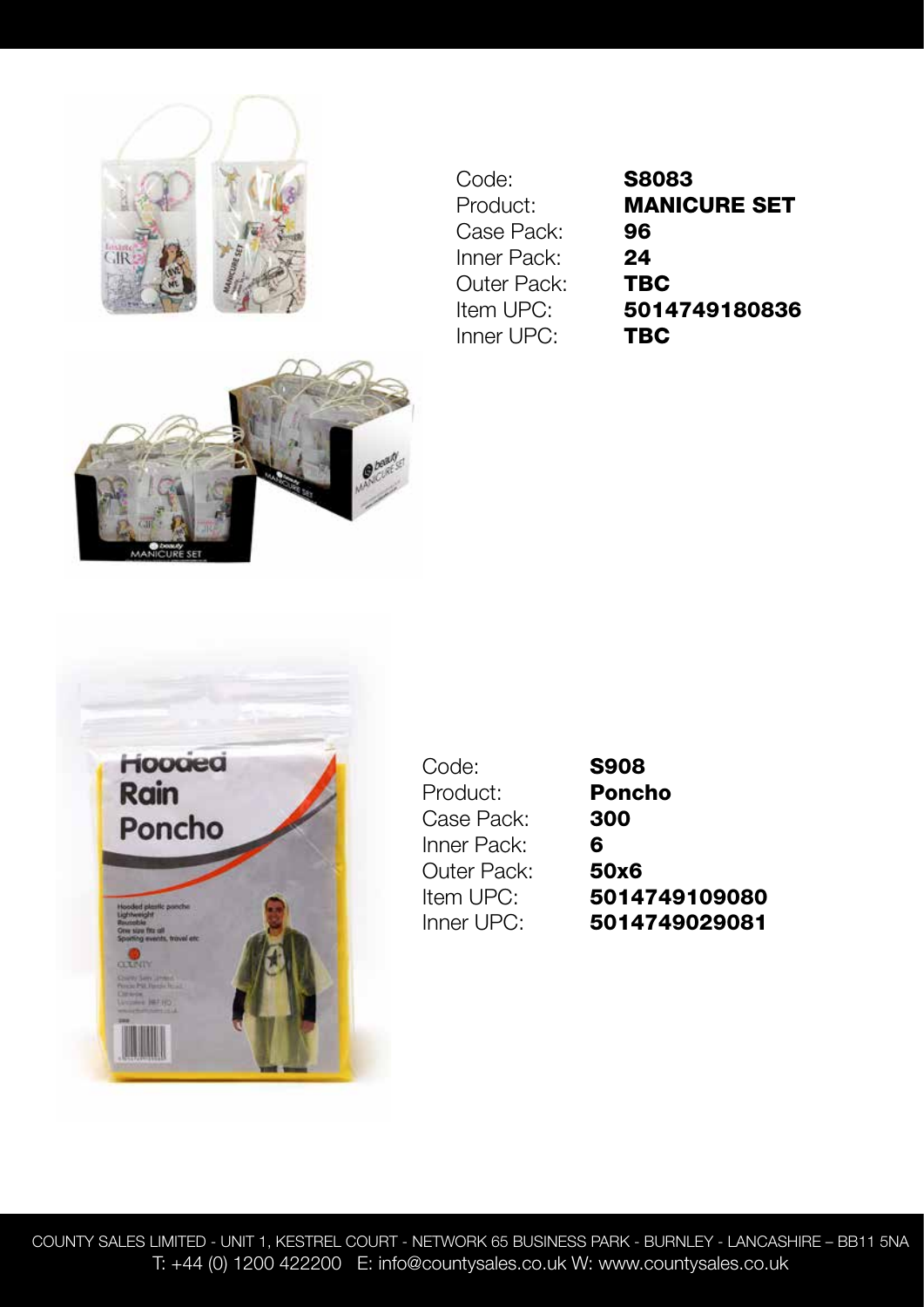

| Code:              |   |
|--------------------|---|
| Product:           |   |
| Case Pack:         | 2 |
| Inner Pack:        | 6 |
| <b>Outer Pack:</b> | 4 |
| Item UPC:          | 5 |
| Inner UPC:         | 5 |
| Case UPC:          | 5 |
|                    |   |

S8553 COSMETIC BAG **240** 40 Item UPC: 5014749185534 Inner UPC: 5014749085537 Case UPC: 5014749085537



| Code:              | <b>S8552</b>        |
|--------------------|---------------------|
| Product:           | <b>COSMETIC BAG</b> |
| Case Pack:         | 60                  |
| Inner Pack:        | 6                   |
| <b>Outer Pack:</b> | 10                  |
| Item UPC:          | 5014749185527       |
| Inner UPC:         | 5014749085520       |
| Case UPC:          | 5014749085520       |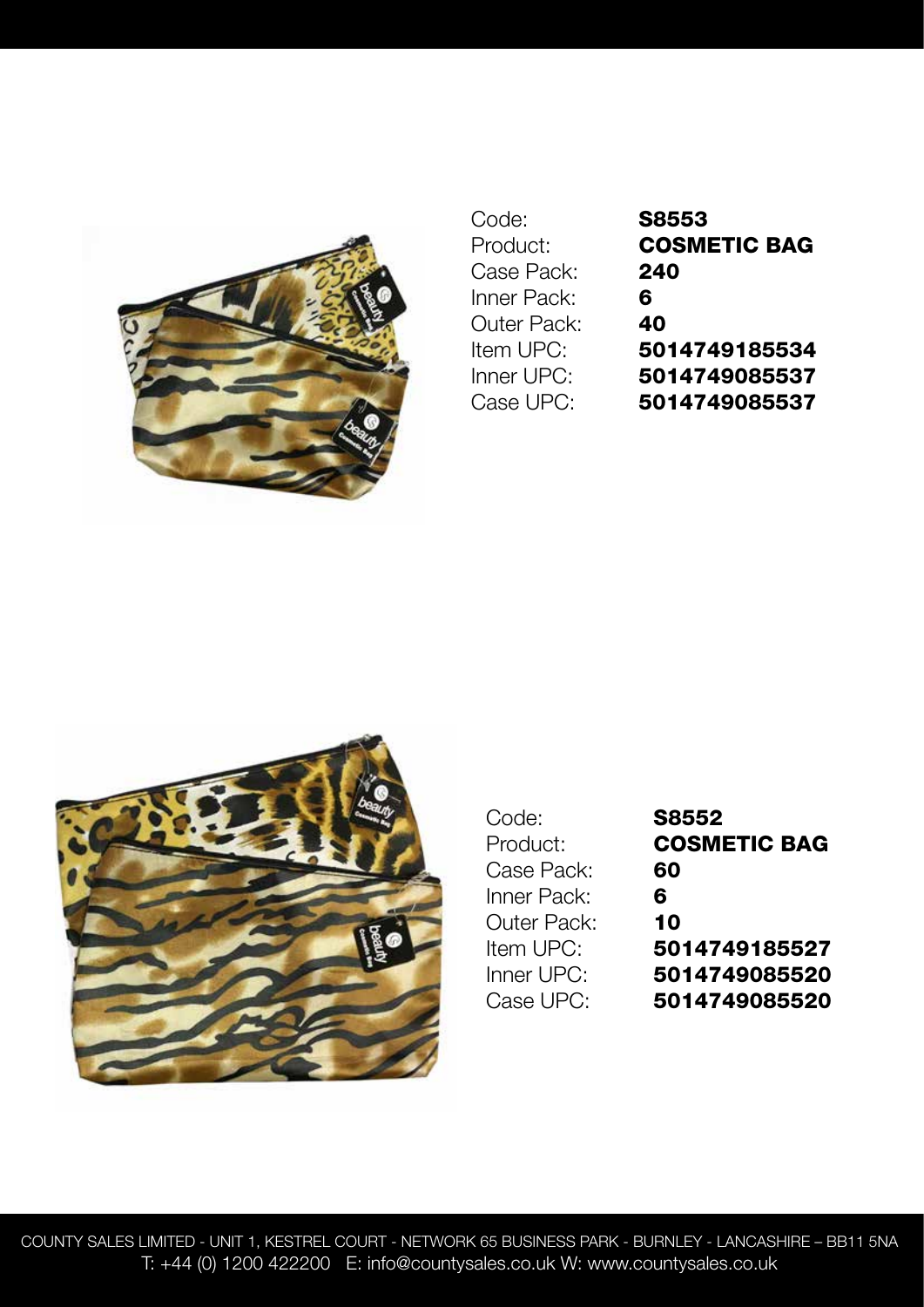

| Code:              |
|--------------------|
| Product:           |
| Case Pack:         |
| Inner Pack:        |
| <b>Outer Pack:</b> |
| ltem UPC:          |
| Inner UPC:         |
|                    |

S8057 **MOISTURISING GLOVE** 300  $12$ **25** Item UPC: 5014749180577 Inner UPC: 5014749080570



| Code:              | <b>S8058</b>             |
|--------------------|--------------------------|
| Product:           | <b>MOISTURISING SOCK</b> |
| Case Pack:         | 300                      |
| Inner Pack:        | 12                       |
| <b>Outer Pack:</b> | 25                       |
| Item UPC:          | 5014749180584            |
| Inner UPC:         | 5014749080587            |
|                    |                          |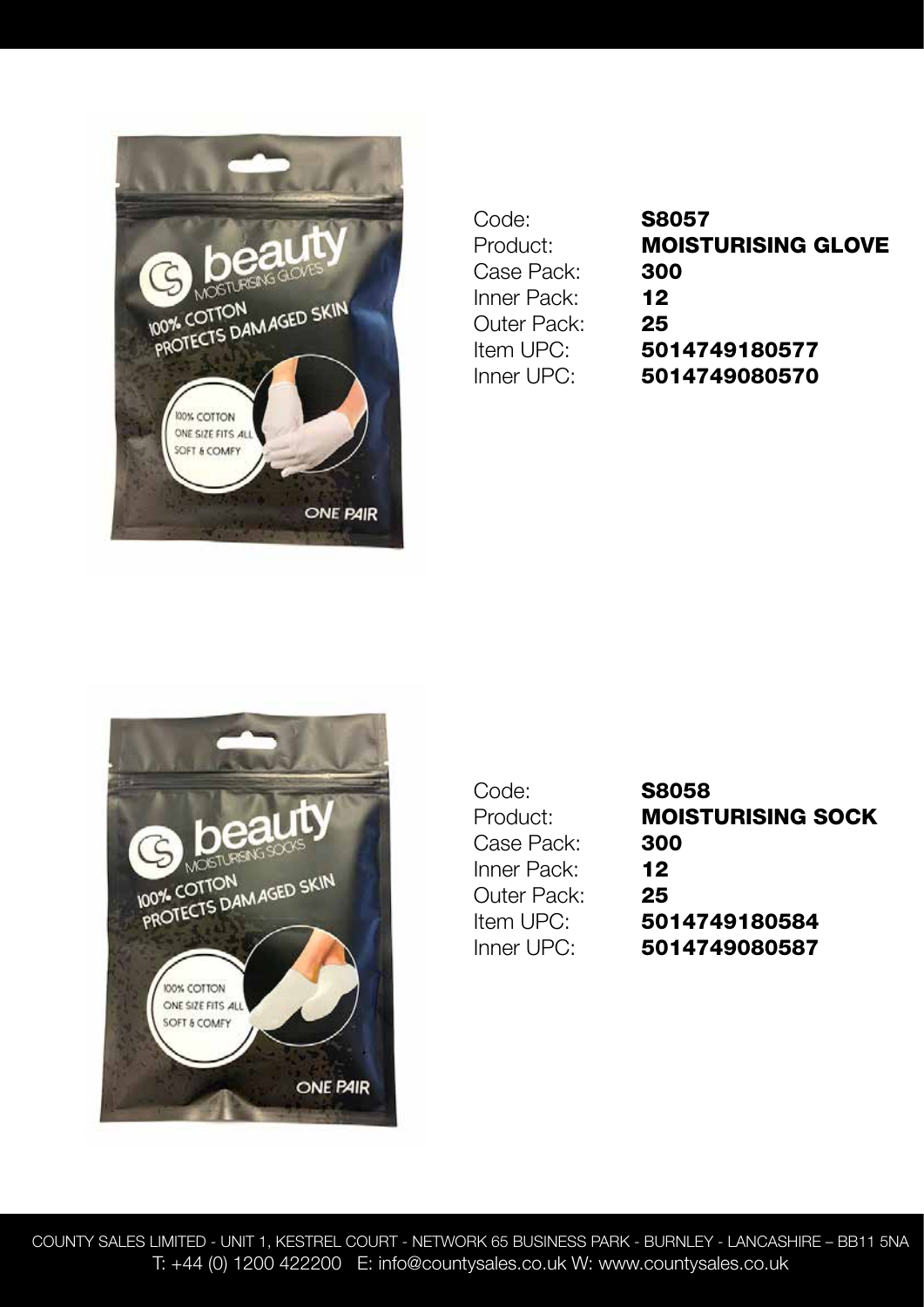

Code: **S8059** Case Pack: 144 Inner Pack: 12 Outer Pack: 12

Product: **DOUBLE SIDED NAIL BRUSH** Item UPC: 5014749180591 Inner UPC: 5014749080594



| <b>S8060</b>             |
|--------------------------|
| <b>4 IN 1 PEDI BRUSH</b> |
| 144                      |
| 12                       |
| 12                       |
| 5014749180607            |
| 5014749080600            |
|                          |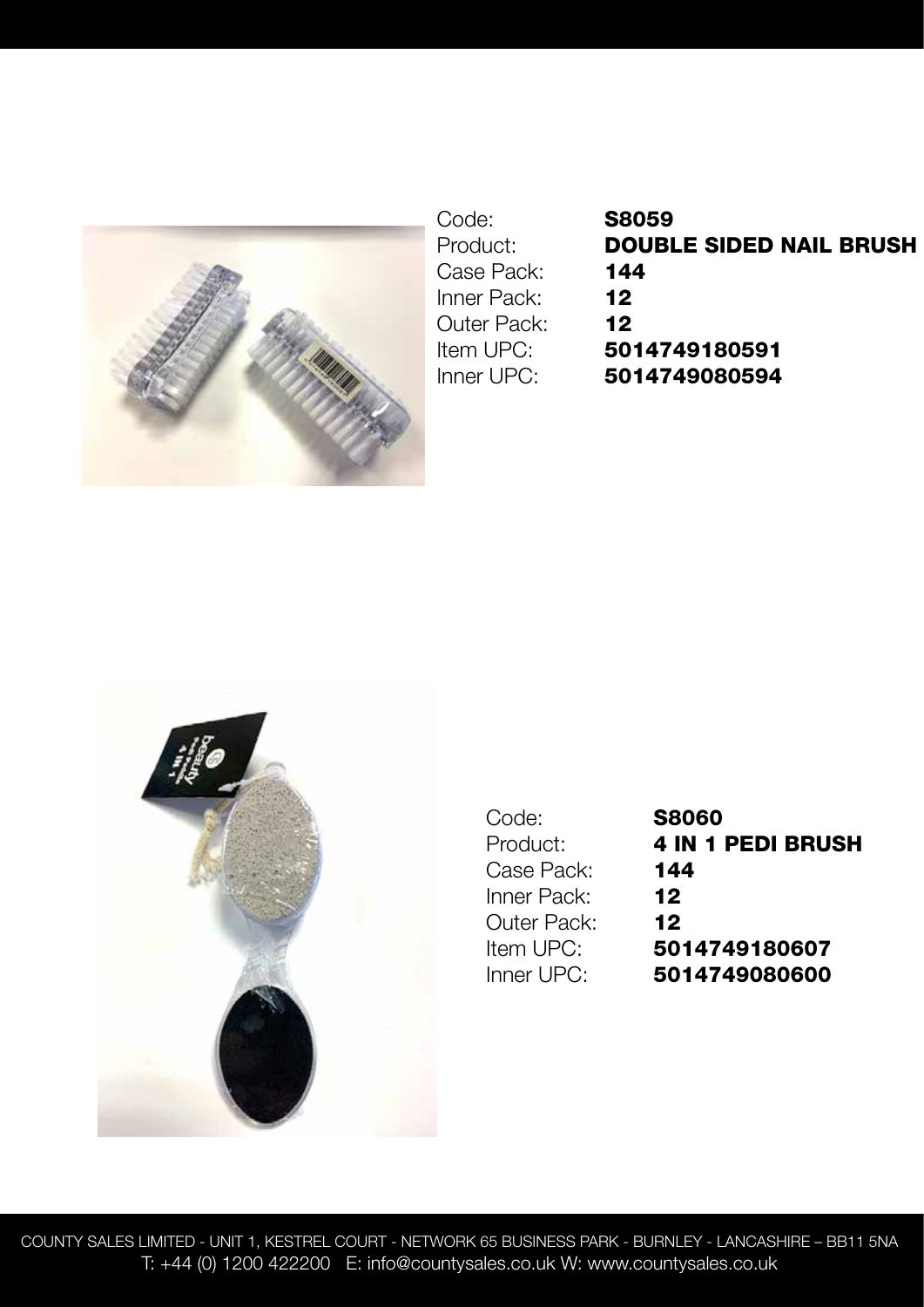

Code: S2067

Case Pack: 144 Inner Pack: 12 Outer Pack: 12

Product: **MICRO FIBRE MAKEUP**  REMOVER PADS 3's Item UPC: 5014749120672 Inner UPC: 5014749020675



| Code:       | <b>S4150</b>      |
|-------------|-------------------|
| Product:    | <b>SISAL MITT</b> |
| Case Pack:  | 144               |
| Inner Pack: | 12                |
| Outer Pack: | 12                |
| Item UPC:   | 5014749141509     |
| Inner UPC:  | 5014749041502     |
|             |                   |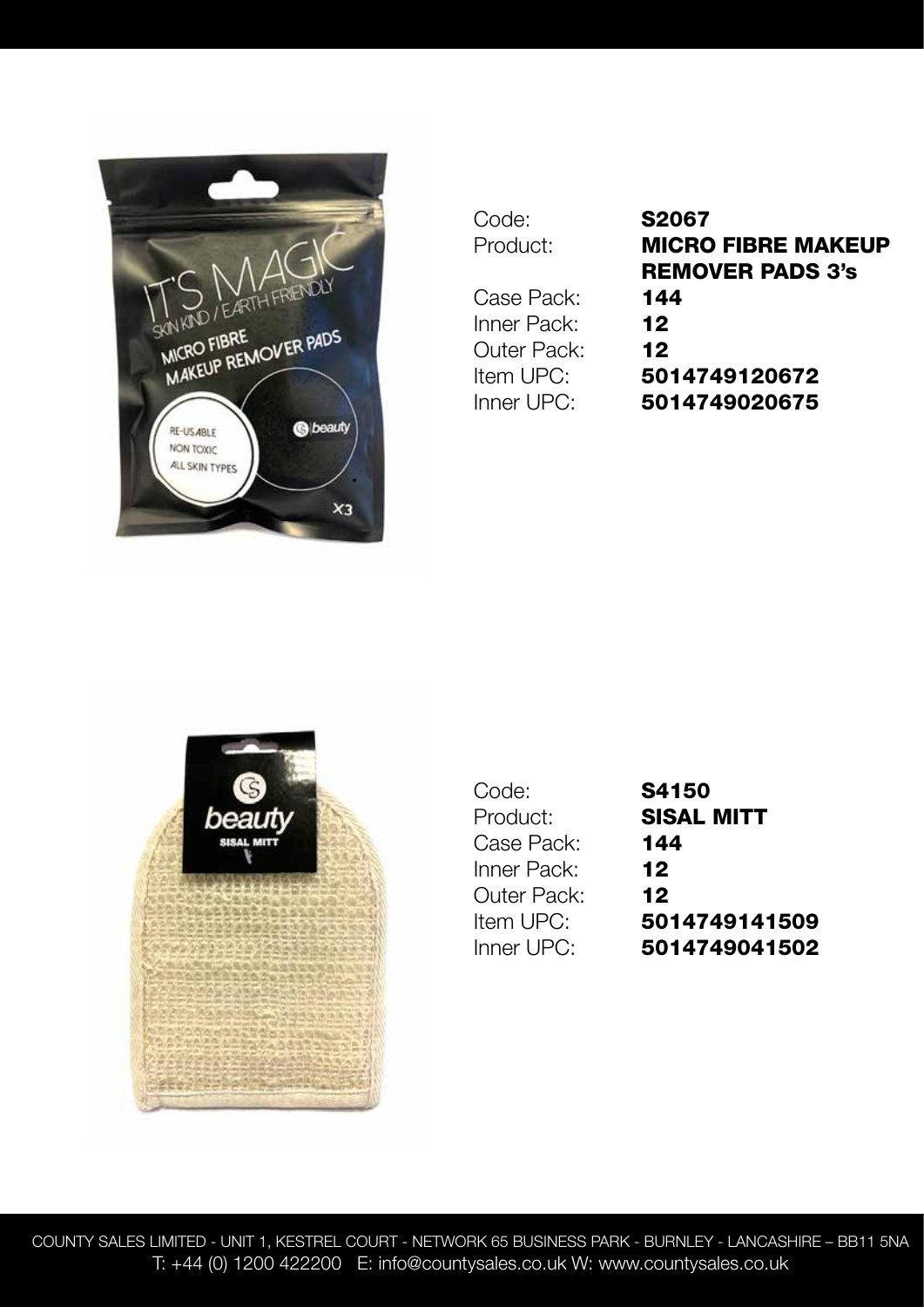

S8061 **24'S EMERY BOARDS 72**  $12$ 6X12 Item UPC: 5014749180614 Inner UPC: 5014749080617 Case UPC: 5014749080617



| Code:<br>Product: | <b>S9915</b><br><b>BAMBOO MAKEUP</b><br><b>REMOVER PADS 8'S</b> |
|-------------------|-----------------------------------------------------------------|
| Case Pack:        | 144                                                             |
| Inner Pack:       | 12                                                              |
| Outer Pack:       | <b>12X12</b>                                                    |
| Item UPC:         | 5014749199159                                                   |
| Inner UPC:        | 5014749099152                                                   |
| Case UPC:         | 5014749099152                                                   |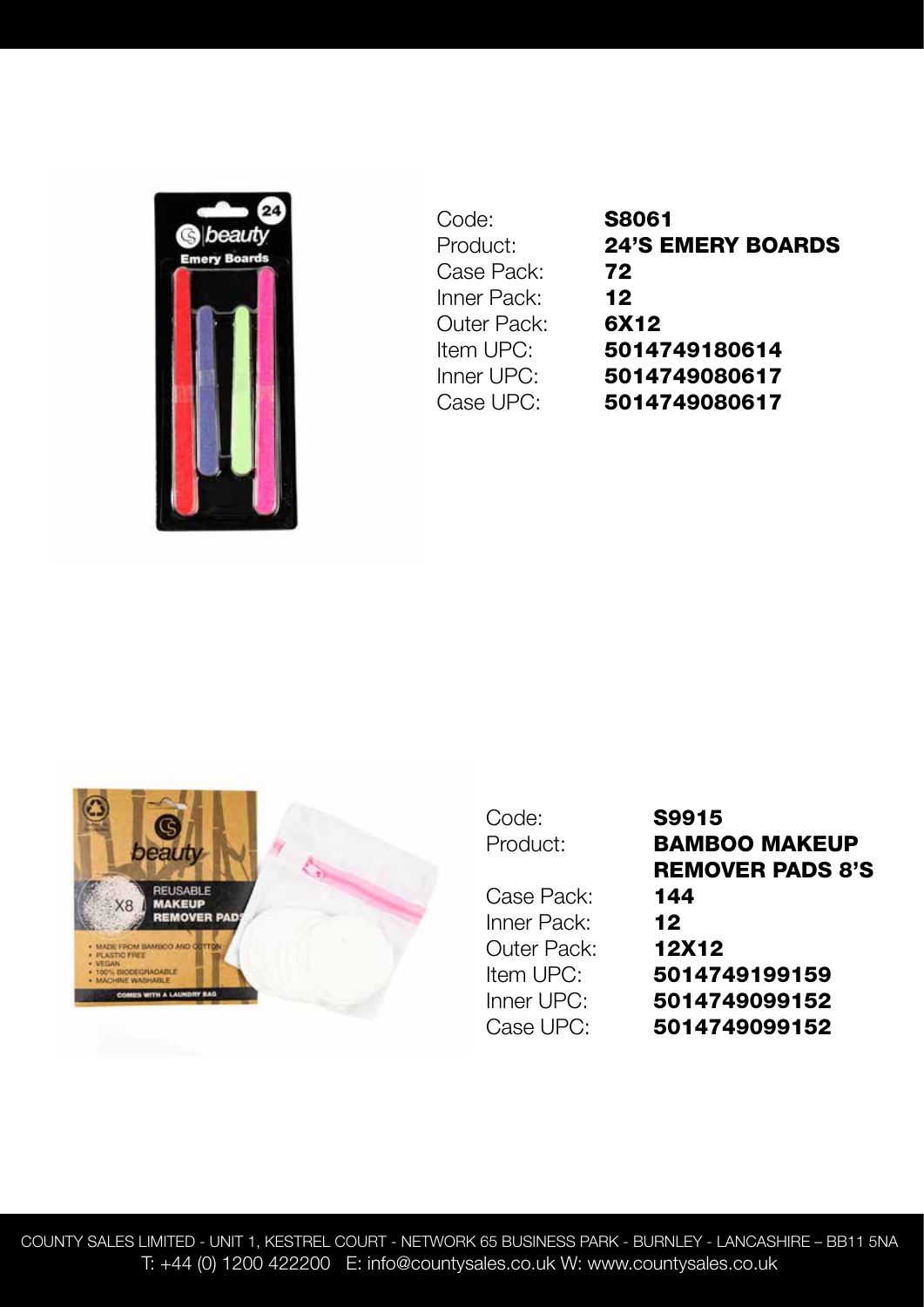

Code: **S9914** 

Case Pack: 144 Inner Pack: 12 Outer Pack: 12X12

Product: **NAIL POLISH**  REMOVER PADS 32'S Item UPC: 5014749199142 Inner UPC: 5014749099145 Case UPC: 5014749099145

Radio <sub>nic</sub> Radial

Code: **S2198** Product: **ECO CERAMIC**  RADIAL BRUSH Case Pack: 72 Inner Pack: 6 Outer Pack: **12X6** Item UPC: 5014749121983 Inner UPC: 5014749021986 Case UPC: 5014749021986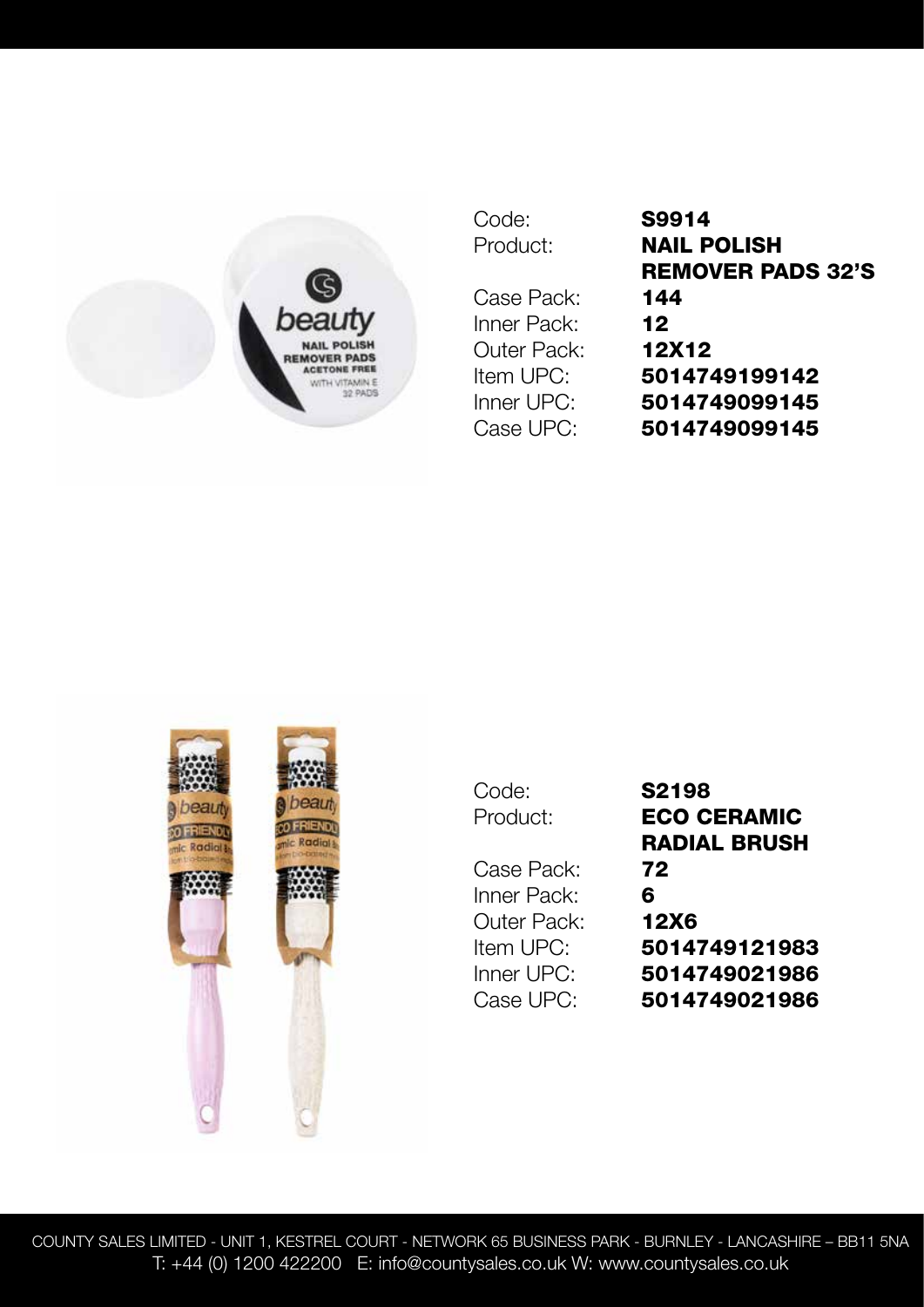

Code: S4153

Case Pack: 144 Inner Pack: 12 Outer Pack: 12X12

Product: 300's BAMBOO COTTON BUDS Item UPC: 5014749141530 Inner UPC: **5014749041533**<br>Case UPC: **5014749041533** Case UPC: 5014749041533



| Code:<br>Product:  | <b>S8077</b><br><b>4 WAY BUFFER BLOCK</b> |
|--------------------|-------------------------------------------|
| Case Pack:         | 288                                       |
| Inner Pack:        | 12                                        |
| <b>Outer Pack:</b> | <b>24X12</b>                              |
| Item UPC:          | 5014749180775                             |
| Inner UPC:         | 5014749080778                             |
| Case UPC:          | 5014749080778                             |
|                    |                                           |